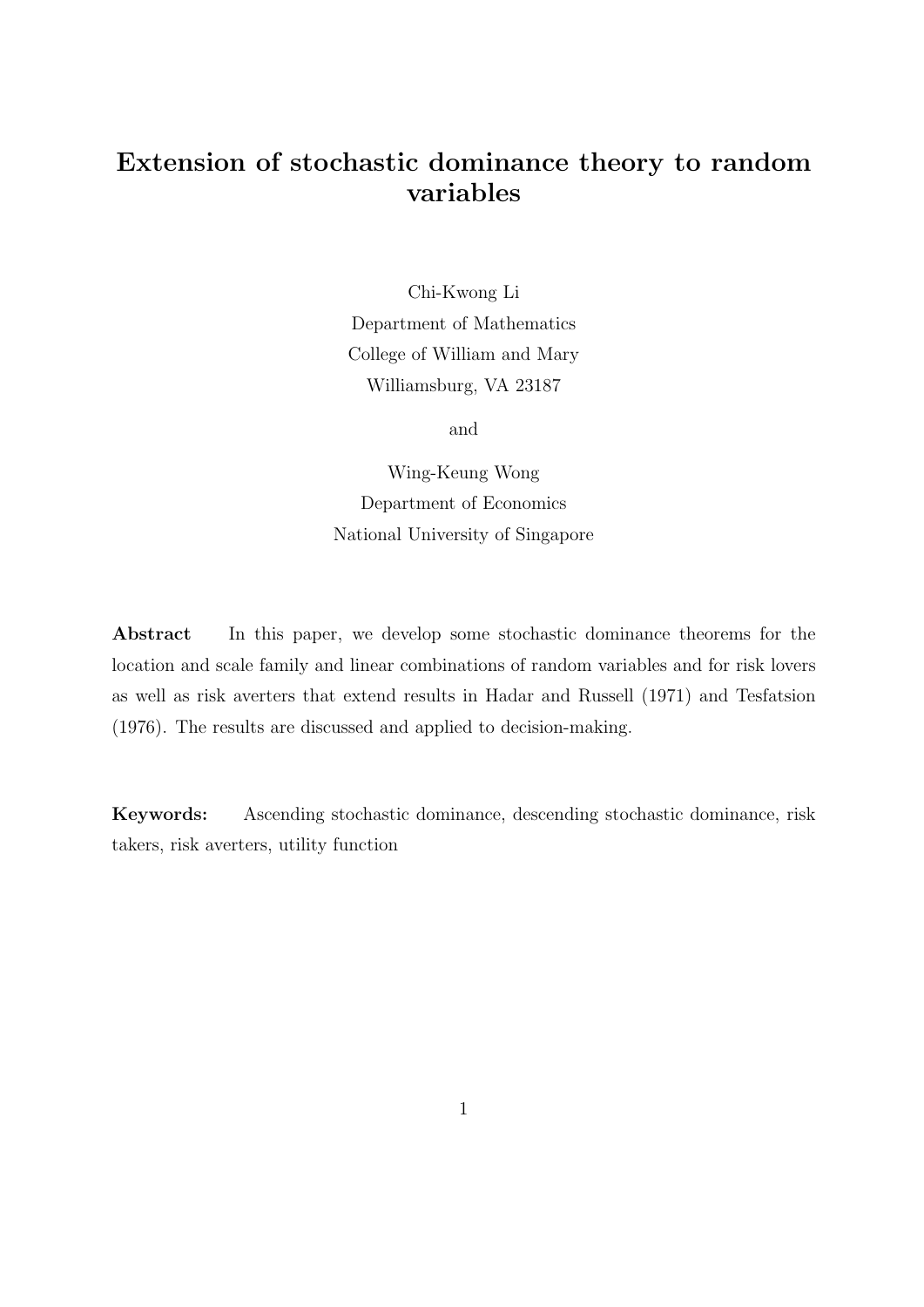## 1 Introduction

There are three major types of persons: risk averters, risk neutrals and risk lovers. Their corresponding utility functions are concave, linear and convex; all are increasing functions. Many authors have studied the selection rules for risk averters. Markowitz (1952, 1970) and Tobin (1958, 1965) proposed the mean-variance selection rules for risk averters. Quirk and Saposnik (1962), Fishburn (1964, 1974), Hadar and Russell (1969, 1971), Hanoch and Levy (1969), Whitmore (1970), Rothschild and Stiglitz (1970, 1971), Tesfatsion (1976), Bawa (1975), and Bawa, et. al (1985) studied the stochastic dominance rules for risk averters. Meyer (1977) developed some results of second degree stochastic dominance with respect to a function. He discussed the stochastic dominance for risk lovers as well as risk averters.

In this paper we develop some stochastic dominance theorems for the location and scale family of random variables and linear combinations of random variables and for risk lovers as well as risk averters that extend results in Hadar and Russell (1971) and Tesfatsion (1976). We call stochastic dominance for risk lovers descending stochastic dominance (DSD). To avoid confusion, we call stochastic dominance for risk averters ascending stochastic dominance (ASD). We note that stochastic dominance for risk neutrals is a special case in the theory of stochastic dominance for risk averters or risk lovers. We also remark that Stoyan (1983) developed some results in ascending and descending stochastic dominances although he did not interpret the results in selecting rules for risk averters and risk lovers. Instead of using the terms ascending and descending stochastic dominances, he used concave and convex orderings.

We begin by introducing notation and definitions in Section 2. Section 3 discusses some basic properties for the stochastic dominance theory. Section 4 concerns the study of location and scale family of distributions and the properties of non-negative combinations of random variables for ASD and DSD. In Section 5, the stochastic dominance theories for risk lovers and risk averters are compared and applied to decision-making.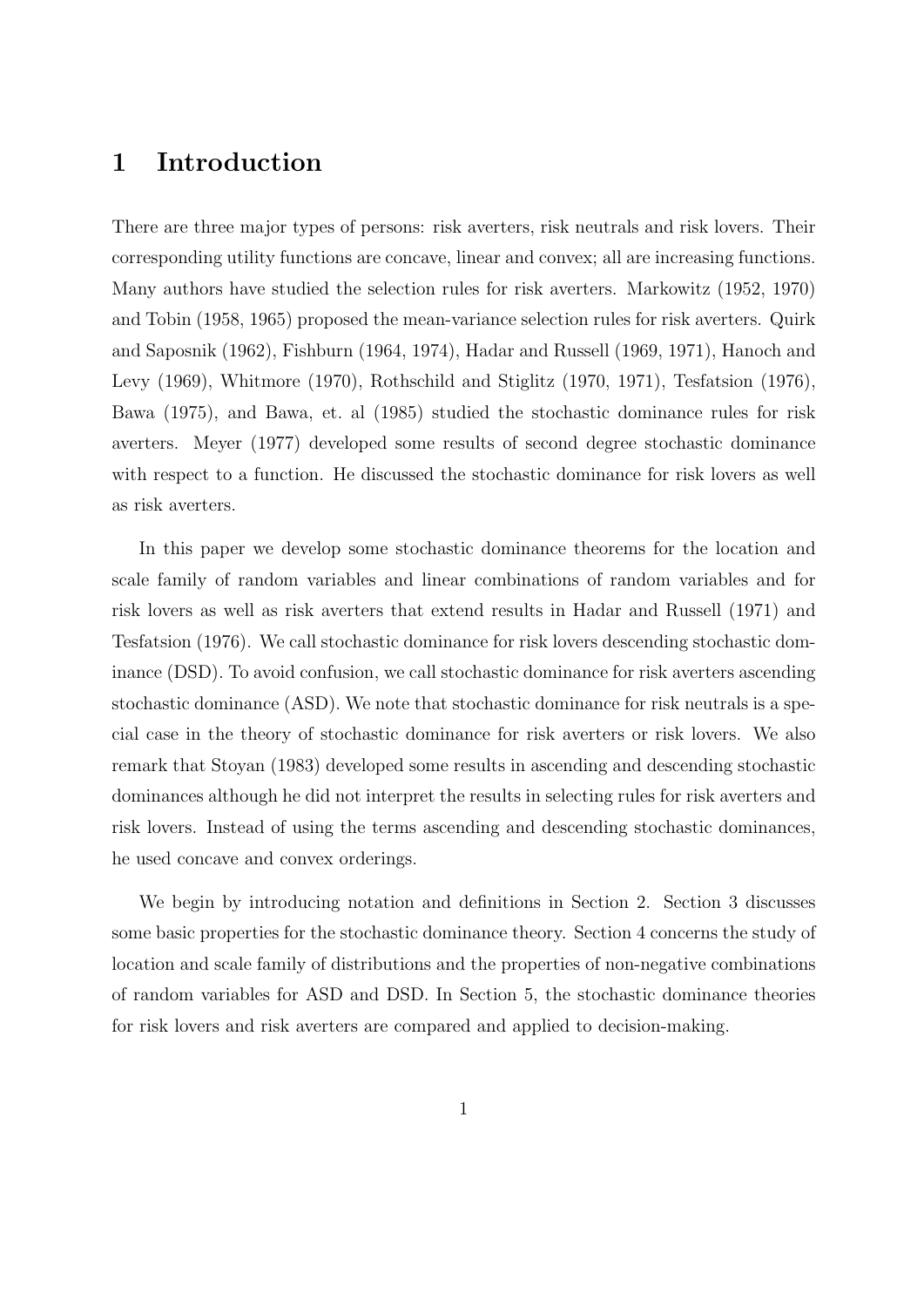#### 2. DEFINITIONS AND NOTATIONS

Denote by **R** the set of real numbers and let  $\overline{R}$  be the set of extended real numbers. Suppose that  $\Omega = [a, b]$  is a subset of  $\overline{R}$  in which a and b can be finite or infinite. Let **B** be the Borel  $\sigma$ -field of  $\Omega$  and  $\mu$  be a *measure* on  $(\Omega, \mathbf{B})$ . The functions F and  $F^D$  of the measure  $\mu$  are defined as:

$$
F(x) = \mu[a, x] \quad \text{and} \quad F^{D}(x) = \mu[x, b] \qquad \text{for all} \quad x \in \Omega. \tag{1}
$$

The function F is called a *probability distribution function* and  $\mu$  is called a *probability* measure if  $\mu(\Omega) = 1$ . We remark that in this paper the definition of F which takes care of both ascending and descending stochastic dominance is different from the 'traditional' definition of  $F$ . By the basic probability theory, for any random variable  $X$  and for probability measure P, there exists a unique induced probability measure  $\mu$  on  $(\Omega, \mathbf{B})$ and the probability distribution function  $F$  such that  $F$  satisfies (1) and

$$
\mu(B) = P(X^{-1}(B)) = P(X \in B) \quad \text{for any} \quad B \in \mathbf{B}.
$$

An integral written in the form of  $\int_A f(t) d\mu(t)$  or  $\int_A f(t) dF(t)$  is a Lebesgue-Stieltjes integral for any integrable function  $f(t)$ . If the integral has the same value for any set A which is equal to  $(c, d]$ ,  $[c, d)$  or  $[c, d]$ , then we use the notation  $\int_c^d f(t) d\mu(t)$  instead. In addition, if  $\mu$  is a Borel measure with  $\mu(c, d) = d - c$  for any  $c < d$ , then we write the integral as  $\int_c^d f(t) dt$ . The Lebesgue-Stieltjes integral  $\int_c^d f(t) dt$  is equal to the Riemann integral if f is bounded and continuous almost everywhere on  $[c, d]$ ; see Theorem 1.7.1 in Ash (1972).

We consider random variables, denoted by  $X, Y, \dots$ , defined on  $\Omega$ . The probability distribution functions of  $X$  and  $Y$  are  $F$  and  $G$  respectively. The following notation will be used throughout this paper:

$$
\mu_F = \mu_X = E(X) = \int_a^b x dF(x), \quad \mu_G = \mu_Y = E(Y) = \int_a^b x dG(x);
$$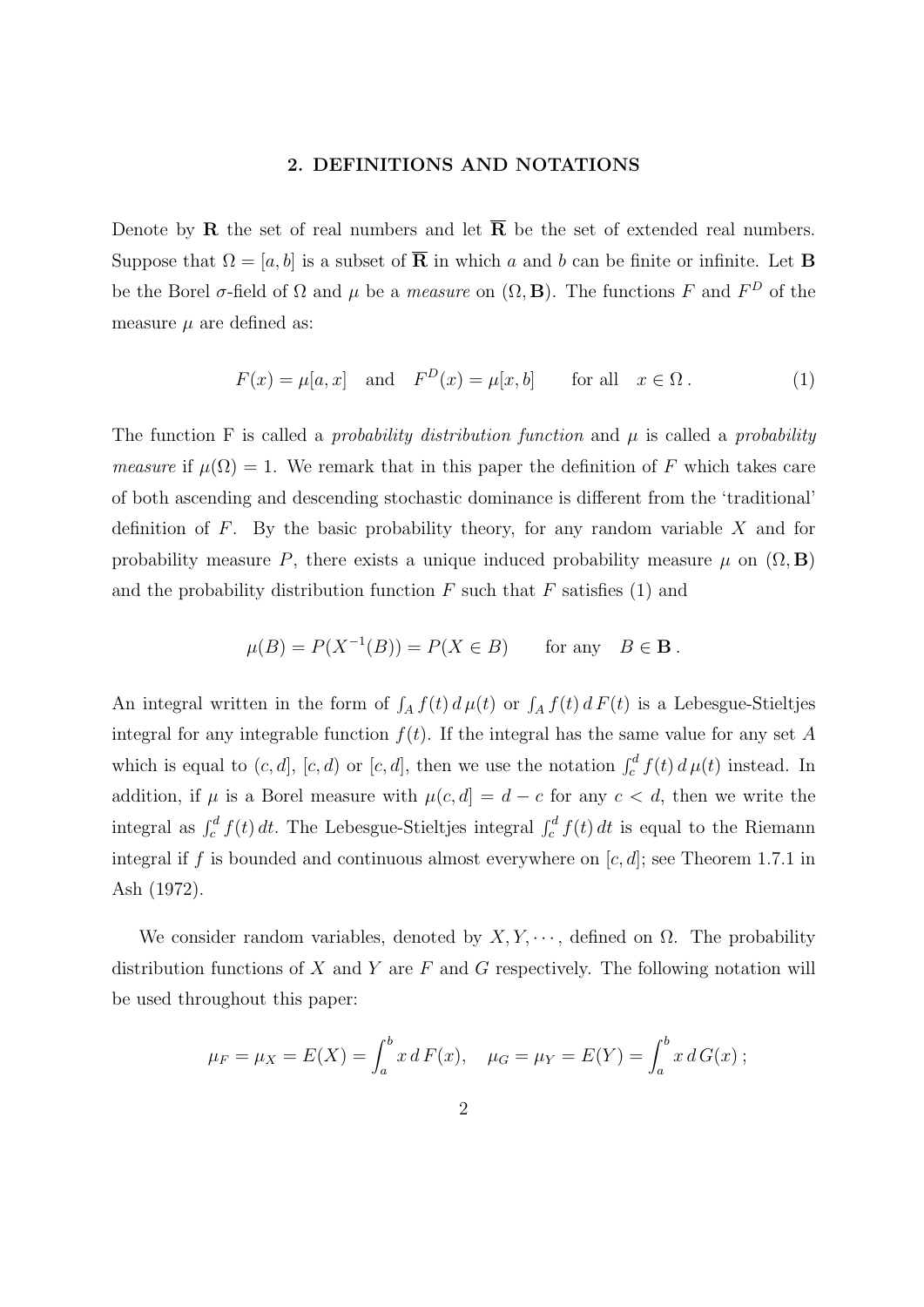$$
F_1^A(x) = F(x), \quad G_1^A(x) = G(x), \quad H_1^A(x) = F_1^A(x) - G_1^A(x);
$$
  
\n
$$
F_1^D(x) = F^D(x); \quad G_1^D(x) = G^D(x); \quad H_1^D(x) = F_1^D(x) - G_1^D(x);
$$
  
\n
$$
M_n^A(x) = \int_a^x M_{n-1}^A(y) dy, \quad M_n^D(x) = \int_x^b M_{n-1}^D(y) dy
$$
  
\nfor  $n = 2, 3$ ; and  $M = F, G$ , or  $H$ .

Throughout this paper, all functions are assumed to be measureable, all random variables are assumed to satisfy:

$$
F_1^A(a) = 0 \quad \text{and} \quad F_1^D(b) = 0. \tag{3}
$$

Condition (3) will hold for any random variable except a random variable with positive probability at the points negative infinity or positive infinity.

We next define the first, second and third order ascending stochastic dominances which are applied to risk averters; and then define the first, second and third order descending stochastic dominances which are applied to risk lovers.

**Definition 1.** Given two random variables  $X$  and  $Y$  with  $F$  and  $G$  as their respective probability distribution functions,  $X$  is at least as large as  $Y$  and  $F$  is at least as large as G in the sense of:

- a. FASD, denoted by  $X \succeq_1 Y$  or  $F \succeq_1 G$ , if and only if  $F_1^A(x) \leq G_1^A(x)$  for each x in  $[a, b],$
- b. SASD, denoted by  $X \succeq_2 Y$  or  $F \succeq_2 G$ , if and only if  $F_2^A(x) \leq G_2^A(x)$  for each x in  $[a, b],$
- c. TASD, denoted by  $X \succeq_3 Y$  or  $F \succeq_3 G$ , if and only if  $F_3^A(x) \leq G_3^A(x)$  for each x in [a, b] and  $\mu_F \geq \mu_G$ , where FASD, SASD and TASD stand for first, second and third order ascending stochastic dominance respectively.

If in addition there exists x in [a, b] such that  $F_i^A(x) < G_i^A(x)$  for  $i = 1, 2$  and 3, we say that  $X$  is large than  $Y$  and  $F$  is large than  $G$  in the sense of SFASD, SSASD and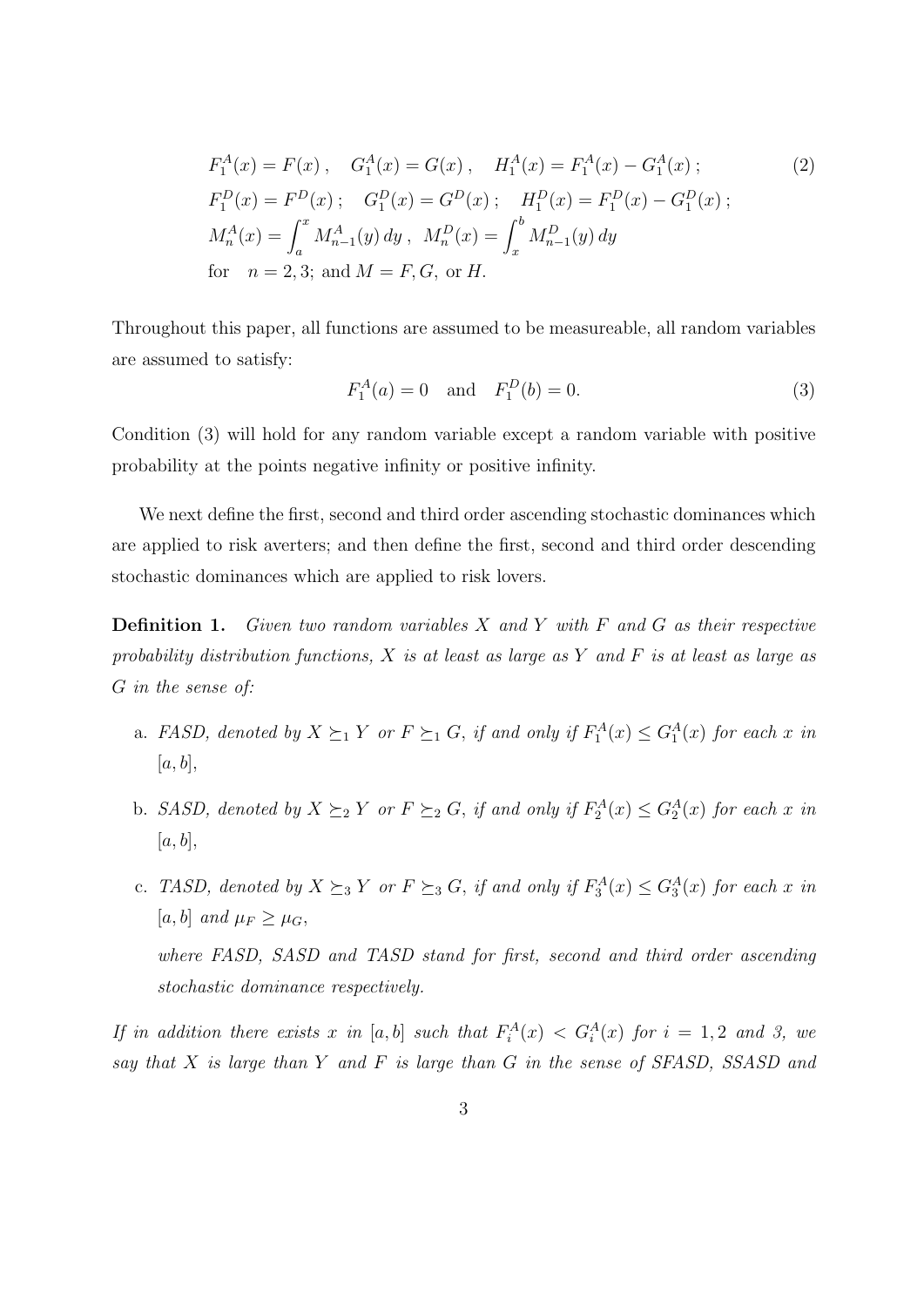STASD, denoted by  $X \succ_1 Y$  or  $F \succ_1 G$ ,  $X \succ_2 Y$  or  $F \succ_2 G$ , and  $X \succ_3 Y$  or  $F \succ_3 G$ respectively, where SFASD, SSASD, and STASD stand for strictly first, second and third order ascending stochastic dominance respectively.

**Definition 2.** Given two random variables  $X$  and  $Y$  with  $F$  and  $G$  as their respective probability distribution functions, X is at least as large as Y and F is at least as large as G in the sense of:

- a. FDSD, denoted by  $X \succeq^1 Y$  or  $F \succeq^1 G$ , if and only if  $F_1^D(x) \geq G_1^D(x)$  for each x in  $[a, b],$
- b. SDSD, denoted by  $X \succeq^2 Y$  or  $F \succeq^2 G$ , if and only if  $F_2^D(x) \geq G_2^D(x)$  for each x in  $[a, b],$
- c. TDSD, denoted by  $X \succeq^{3} Y$  or  $F \succeq^{3} G$ , if and only if  $F_3^D(x) \geq G_3^D(x)$  for each x in [a, b] and  $\mu_F \geq \mu_G$ , where FDSD, SDSD, and TDSD stand for first, second and third order descending stochastic dominance respectively.

If in addition there exists x in [a, b] such that  $F_i^D(x) > G_i^D(x)$  for  $i = 1, 2$  and 3, we say that  $X$  is large than  $Y$  and  $F$  is large than  $G$  in the sense of SFDSD, SSDSD, and STDSD, denoted by  $X \succ^1 Y$  or  $F \succ^1 G$ ,  $X \succ^2 Y$  or  $F \succ^2 G$ , and  $X \succ^3 Y$  or  $F \succ^3 G$ respectively, where SFDSD, SSDSD, and STDSD stand for strictly first, second and third order descending stochastic dominance respectively.

We remark that if  $F \succeq_i G$  or  $F \succ_i G$ , then  $-H_j^A$  is a distribution function for any j > i, and there exists a unique measure  $\mu$  such that  $\mu[a, x] = -H_j^A(x)$  for any  $x \in [a, b]$ . Similarly, if  $F \succeq^i G$  or  $F \succ^i G$ , then  $H_j^D$  is distribution function for any  $j > i$ .  $H_j^D$  and  $H_j^A$  are defined in (2).

#### Definition 3.

a. For  $n = 1, 2, 3, U_n^A, U_n^{SA}, U_n^D$  and  $U_n^{SD}$  are sets of utility functions u such that:

$$
U_n^A(U_n^{SA}) = \{ u : (-1)^{i+1} u^{(i)} \ge (>) \, 0 \, , \, i = 1, \dots, n \},
$$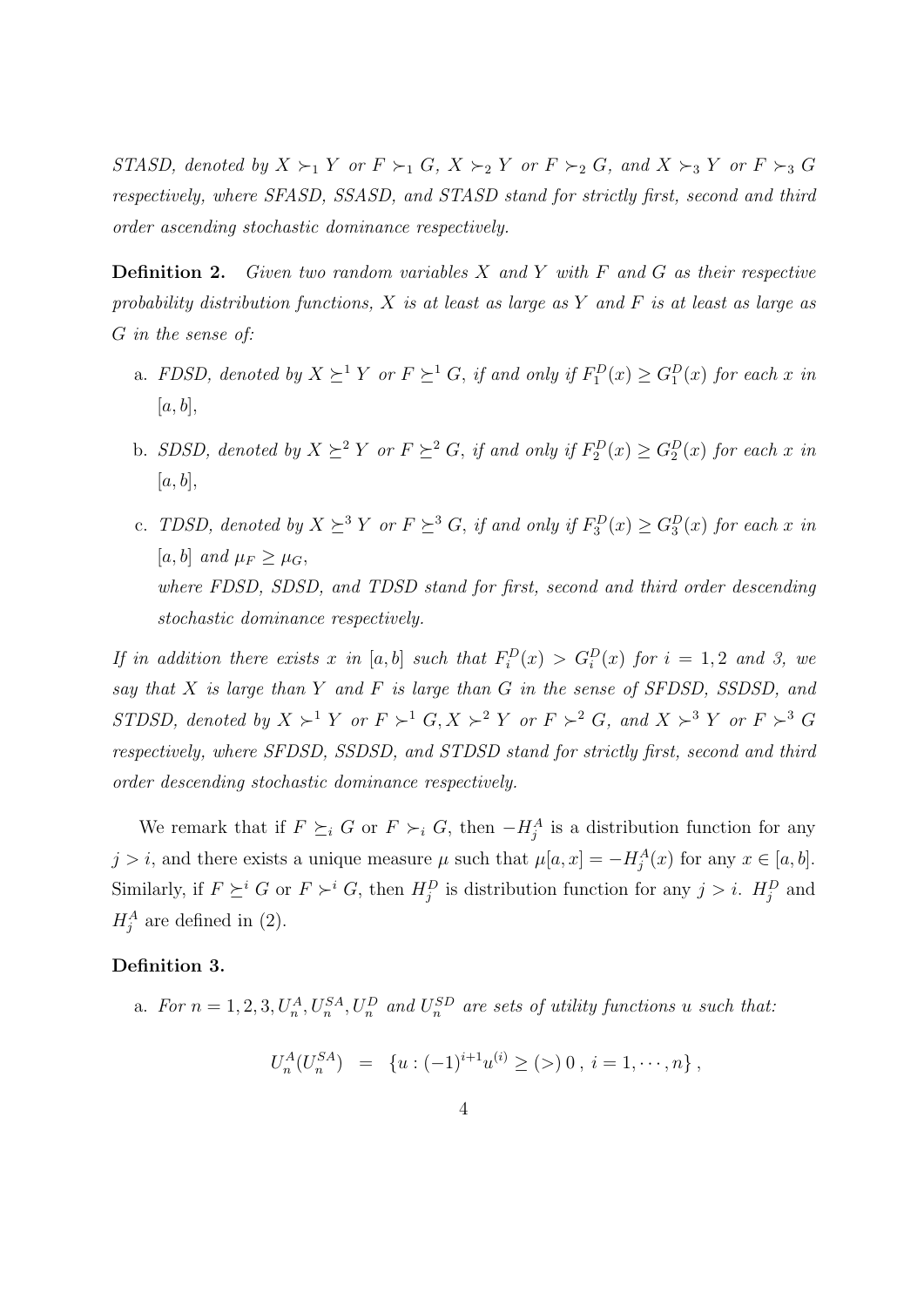$$
U_n^D(U_n^{SD}) = \{u : u^{(i)} \ge (>)\,0\,,\, i = 1, \cdots, n\}.
$$

where  $u^{(i)}$  is the i<sup>th</sup> derivative of the utility function u.

#### b. The extended sets of utility functions are defined as follows:

$$
U_1^{EA}(U_1^{ESA}) = \{u : u \text{ is (strictly) increasing }\},
$$
  
\n
$$
U_2^{EA}(U_2^{ESA}) = \{u \text{ is increasing and (strictly) concave }\},
$$
  
\n
$$
U_2^{ED}(U_2^{ESD}) = \{u \text{ is increasing and (strictly) convex }\},
$$
  
\n
$$
U_3^{EA}(U_3^{ESA}) = \{u \in U_2^{EA} : u' \text{ is (strictly) convex }\},
$$
  
\n
$$
U_3^{ED}(U_3^{ESD}) = \{u \in U_2^{EA} : u' \text{ is (strictly) convex }\},
$$

Note that in Definition 3 'increasing' means 'nondecreasing' and 'decreasing' means 'nonincreasing'. We also remark that in Definition 3,  $U_1^A = U_1^D$  and  $U_1^{SA} = U_1^{SD}$ . We will use two notation  $U_1^{ED}$  and  $U_1^{ESD}$  in this paper such that  $U_1^{ED} \equiv U_1^{EA}$  and  $U_1^{ESD} \equiv U_1^{ESA}$ . It is known (e.g. see Theorem 11C in Roberts and Varberg 1973) that u in  $U_2^{EA}$ ,  $U_2^{ESA}$ ,  $U_2^{ED}$ , or  $U_2^{ESD}$ , and u' in  $U_3^{EA}$ ,  $U_3^{ESA}$ ,  $U_3^{ED}$  or  $U_3^{ESD}$  are differentiable almost everywhere and their derivatives are continuous almost everywhere.

An individual chooses between  $F$  and  $G$  in accordance with a consistent set of preferences satisfying the Von Neumann-Morgenstern (1944) consistency properties. Accordingly,  $F$  is (strictly) preferred to  $G$ , or equivalently,  $X$  is (strictly) preferred to  $Y$  if

$$
\Delta Eu \equiv u(F) - u(G) \equiv u(X) - u(Y) \ge 0(0), \tag{4}
$$

where  $u(F) \equiv u(X) \equiv \int_a^b u(x)dF(x)$  and  $u(G) \equiv u(Y) \equiv \int_a^b u(x)dG(x)$ .

## 3. BASIC PROPERTIES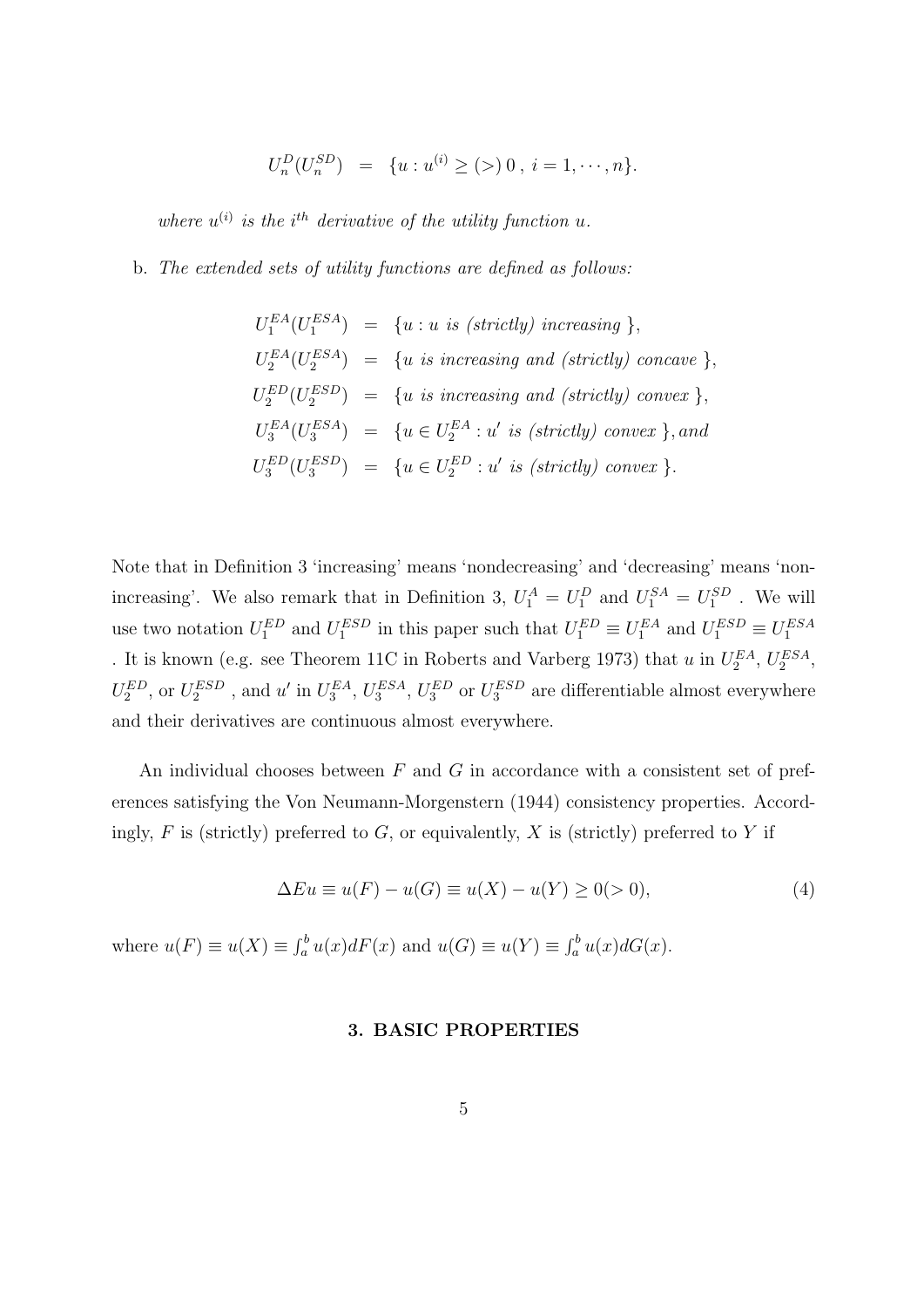In this section we present some lemmas which are useful for the extension of stochastic dominance theory to include any random variable with any distribution function defined on a finite or infinite interval. The lemmas also enable the stochastic dominance results to apply to utility functions without the differentiability constraints. We also state a basic theorem of stochastic dominance theory in this section.

**Lemma 1.** Let  $\mu$  be  $\sigma$ -finite measure defined on  $([a, b], B)$  where **B** is a  $\sigma$ -field of  $[a, b]$ . Suppose  $F(x) = \mu[a, x]$  and  $F^{D}(x) = \mu[x, b]$  for all  $x \in [a, b]$ . We consider c and d with  $a \leq c < d \leq b$ . If  $F^{D}(c)$ ,  $F(d)$  are finite, and if G is increasing and continuous on  $[c, d]$ , then there exists a measure  $\nu$  with  $\nu[c, x] = G(x) - G(c)$  such that

$$
\int_{(c,d]} G(x) d\mu(x) = F(d)G(d) - F(c)G(c) - \int_{(c,d]} F(t) d\nu(t)
$$
\n(5)

$$
\int_{(c,d)} G(x) d\mu(x) = F^{D}(c)G(c) - F^{D}(d)G(d) + \int_{(c,d)} F^{D}(t) d\nu(t).
$$
\n(6)

The proof of Lemma 1 is in the Appendix. We remark that if F is continuous on  $[c, d]$ , then the continuity requirement of  $G$  can be dropped and we will obtain results similar to  $(5)$  and  $(6)$ . Where G is decreasing or differentiable, results similar to  $(5)$  and  $(6)$  are also obtained. Applying Theorem 3.2.3 in Rohatgi (1975) and Lemma 1, one can prove the following lemma:

**Lemma 2.** If X and Y be random variables defined on  $\Omega$  with finite means  $\mu_X$  and  $\mu_Y$  respectively, then

$$
\mu_X - \mu_Y = \int_{\Omega} [G(t) - F(t)] dt = \int_{\Omega} [F_1^D(t) - G_1^D(t)] dt.
$$

Note that  $E(X)$  is finite if and only if both  $E[XI_{\{X>0\}}]$  and  $E[XI_{\{X<0\}}]$  are finite in Lebesgue measure. We remark that the constraint of finite means in Lemma 2 can be further relaxed. The following theorem identifies conditions under which ascending stochastic dominance and descending stochastic dominance can be considered as dual problems of each other: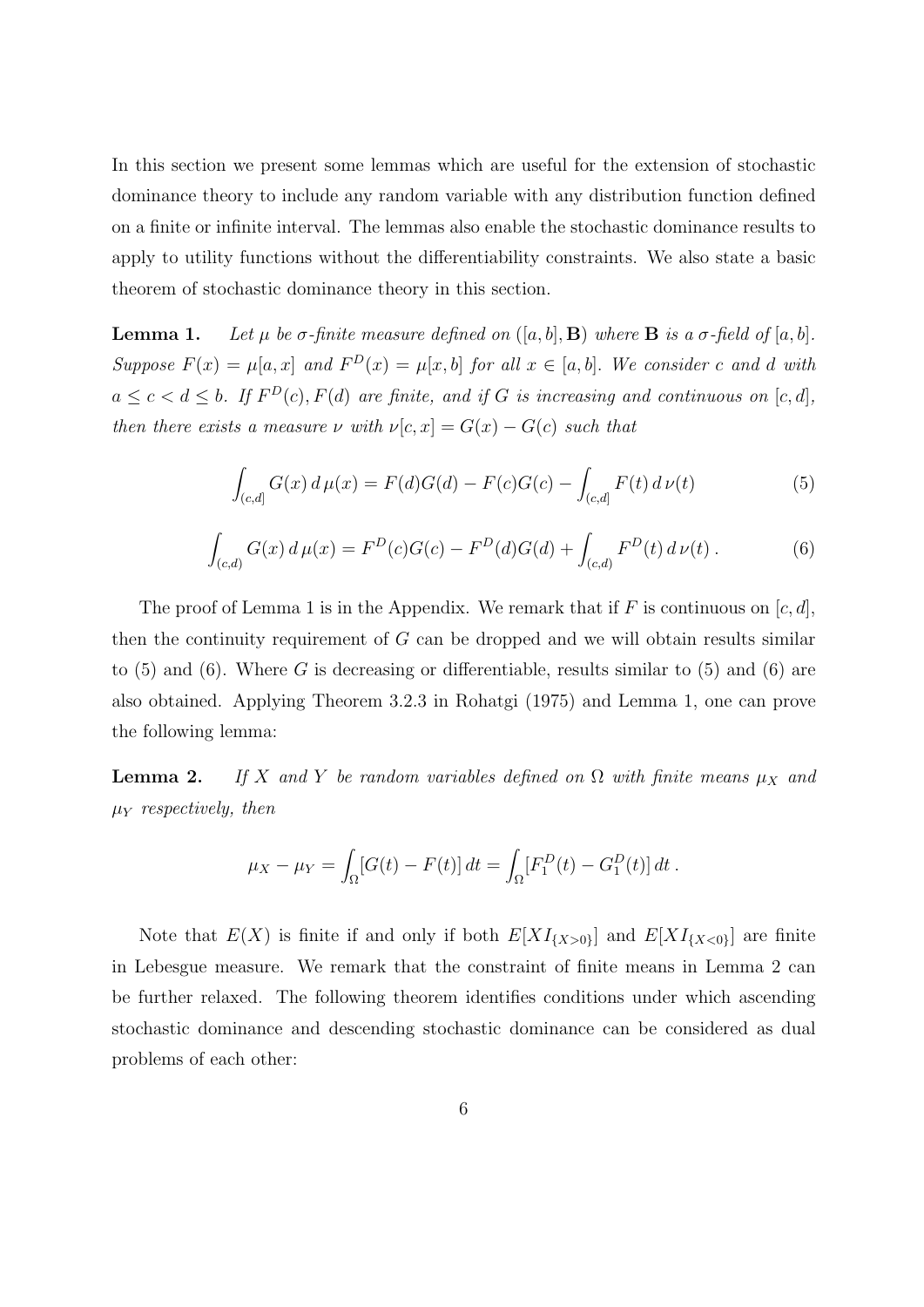**Lemma 3.** For any random variables  $X$  and  $Y$ , we have the following:

- a.  $X \succeq_i (\succeq_i) Y$  if and only if  $-Y \succeq^i (\succeq^i) X$  for  $i = 1, 2$  or 3.
- b.  $X \succeq_1 (\succ_1) Y$  if and only if  $X \succeq^1 (\succ^1) Y$ .
- c. If  $X$  and  $Y$  have the same mean which is finite, then

$$
X \succeq_2 (\succ_2) Y \quad \text{if and only if} \quad Y \succeq^2 (\succ^2) X \; .
$$

For most existing stochastic dominance results, it is not difficult to modify the proofs for the cases of continuous random variables to obtain the proofs for any general distribution function by using basic probability theory and Lemma 1. In addition, if the stochastic dominance results for continuous density functions are available, the following lemmas may be applied to extend the results to include any general probability distribution functions:

**Lemma 4.** For any random variable  $X$ , there exists a sequence of random variables  ${X_n}$  with finite supports and continuous density functions such that  $X_n$  converges to X in distribution. In addition if X is of finite mean, then  $\{X_n\}$  can be uniformly integrable.

We remark that  $\{X_n\}$  in Lemma 4 can be constructed to be defined on **R** or on infinite intervals which are bounded from above or below.

**Lemma 5.** Let X be a random variable, if  $\{X_n\}$  is a sequence of random variables such than  $X_n$  converges to X in distribution, then

$$
F_{n,1}^A \to F_1^A
$$
 and  $F_{n,1}^D \to F_1^D$  almost everywhere as  $n \to \infty$ ,

in addition if  $X$  is of finite mean, then

 $F_{n,2}^A \to F_2^A$  and  $F_{n,2}^D \to F_2^D$  almost everywhere as  $n \to \infty$ ,

where  $F_i^A$  and  $F_i^D$  are defined as in (2) for the probability distribution function F of X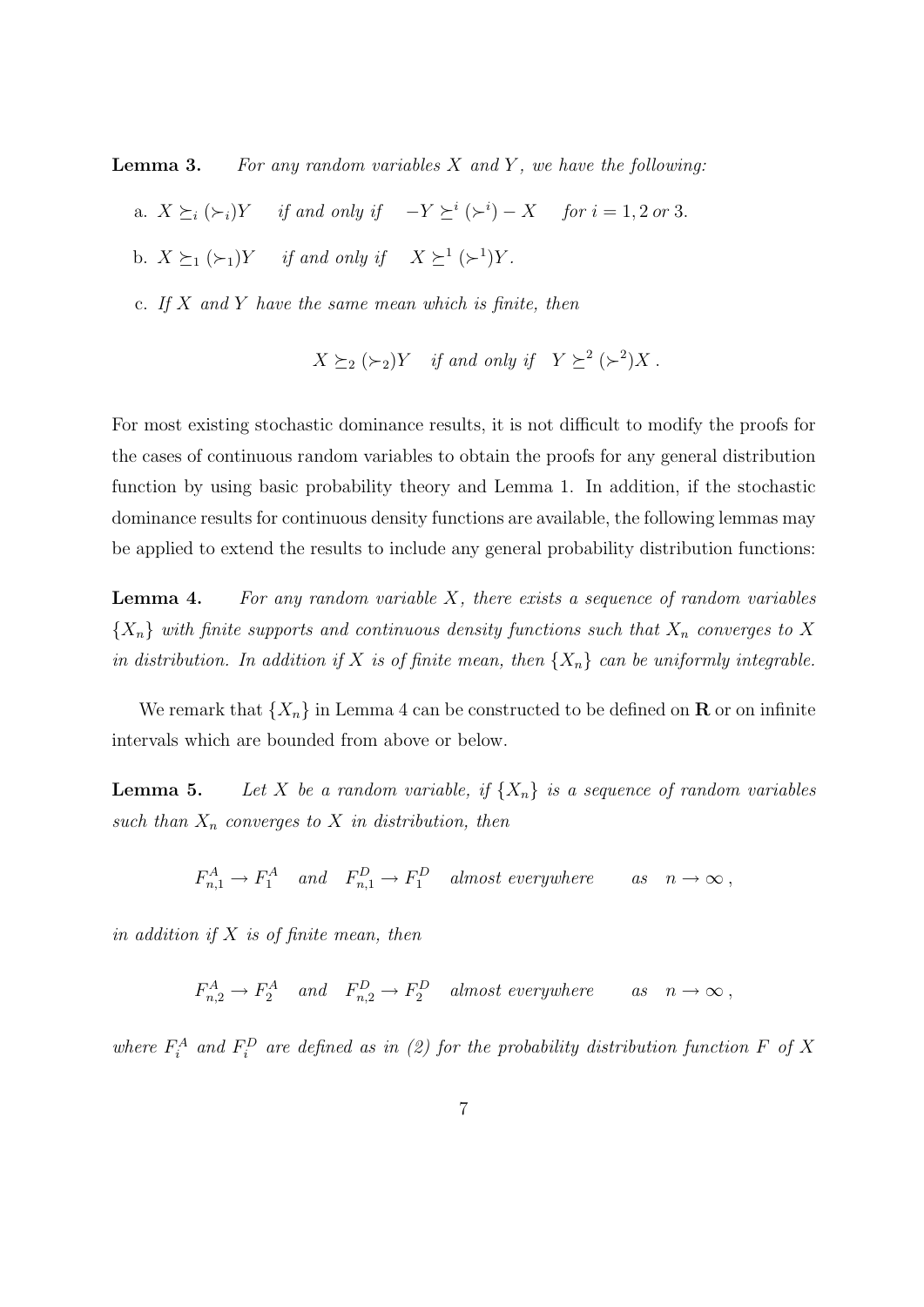and  $F_{n,i}^A$  and  $F_{n,i}^D$  are similarly defined for the probability distribution function  $F_n$  of  $X_n$ for  $i = 1$  and 2.

**Lemma 6.** Suppose  $X_n, Y_n, X$  and Y are random variables such that  $X_n$  converges to X in distribution and  $Y_n$  converges to Y in distribution. If  $X_n$  and  $Y_n$  are independent, then  $X_n + Y_n$  converges to  $X + Y$  in distribution.

The proofs of Lemmas 3 to 6 are straightforward and we omit the proofs. The following theorem describes some basic relation between utility functions and distribution functions:

**Theorem 7.** Let X and Y be random variables with probability distribution functions F and G respectively. Suppose u is a utility function. For  $m = 1, 2$  and 3; we have the following:

- a.  $F \succeq_m (\succeq_m) G$  if and only if  $u(F) \geq (\geq) u(G)$  for any u in U such that  $U_m^A \subseteq U \subseteq$  $U_m^{EA}$   $(U_m^{SA} \subseteq U \subseteq U_m^{ESA})$ .
- b.  $F \succeq^m (\succeq^m) G$  if and only if  $u(F) \geq (>)u(G)$  for any u in U such that  $U_m^D \subseteq U \subseteq$  $U_m^{ED}$   $(U_m^{SD} \subseteq U \subseteq U_m^{ESD}).$

There are many papers studied the results similar to the results of the above theorem. For example, Hadar and Russell (1971) and Bawa (1975) proved the ascending stochastic dominance results for continuous density functions and continuously differentiable utility functions. Hanoch and Levy (1969) and Tesfatsion (1976) proved the first and second order ascending stochastic dominance for general distribution functions. Rothschild and Stiglitz (1970, 1971) studied the special case of distributions with equal means and have proposed a condition that is equivalent to the second order ascending stochastic dominance results. Meyer (1977) discussed second order stochastic dominance for risk lovers and risk averters. Stoyan (1983) proved the first and second order stochastic dominance results for risk lovers as well as risk averters. In this paper, we provide the proof of Theorem 7 in the Appendix.

It is known that if  $\mu_F = \mu_G$ ,  $F \succeq_2 G (F \succ_2 G)$  and if their variances exist, then  $\sigma_F^2 \leq \sigma_G^2$  ( $\sigma_F^2 < \sigma_G^2$ ). If  $\mu_F = \mu_G$ ,  $F \succeq^2 G$  ( $F >^2 G$ ) and if their variances exist, then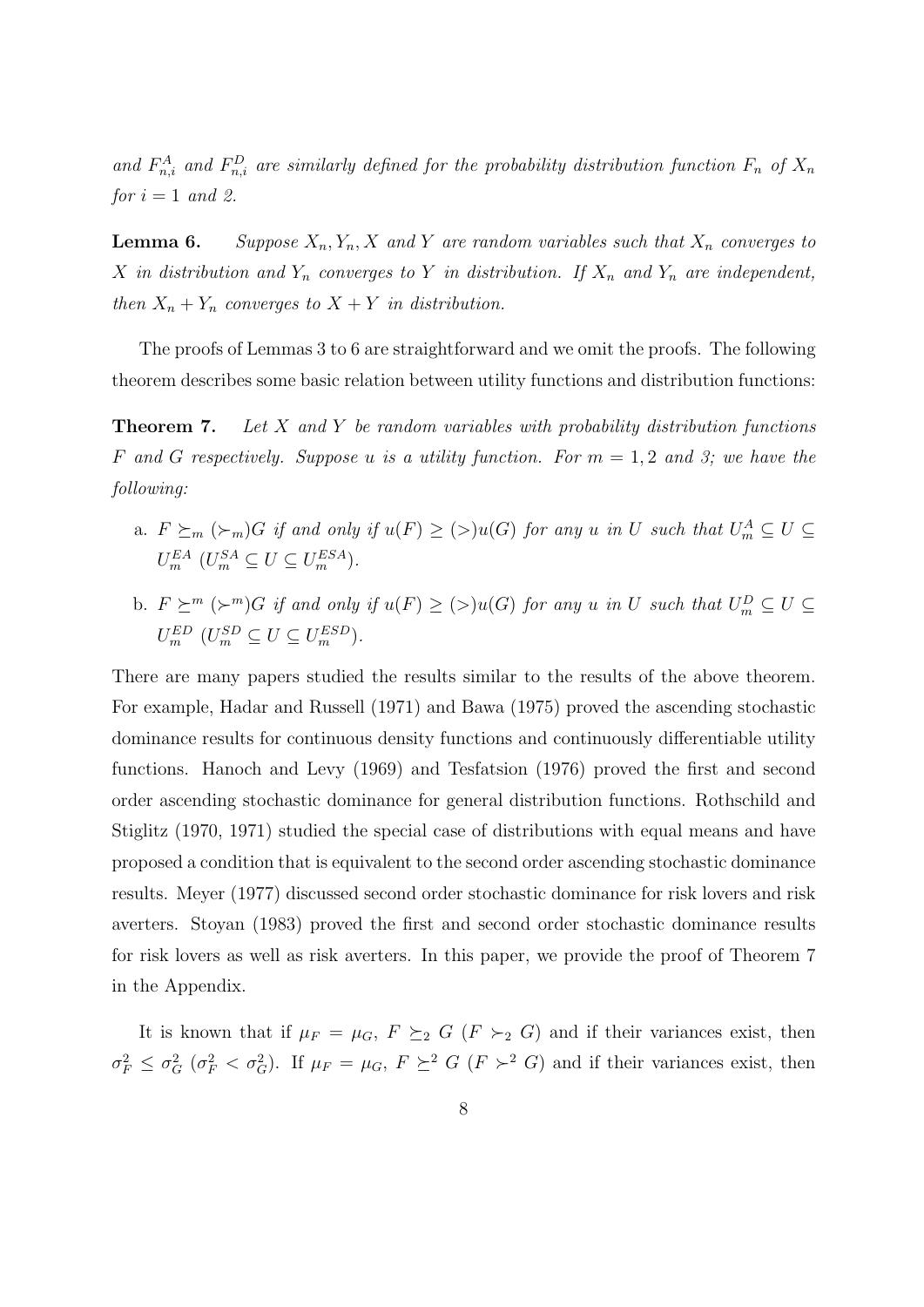$\sigma_F^2 \geq \sigma_G^2$  ( $\sigma_F^2 > \sigma_G^2$ ). These reflect the fact that risk averters prefer to invest in prospects or portfolios with smaller variances while risk lovers prefer larger variances.

#### 4 STOCHASTIC DOMINANCE FOR RANDOM VARIABLES

In this section, we study the stochastic dominance for random variables, and non-negative combinations, or equivalently convex combinations, of random variables. Random variables  $X, Y, \cdots$  can be regarded as the returns of individual prospects and convex combinations of random variables can be regarded as the returns of the portfolios of different prospects. Hence, stochastic dominance for the random variables can be applied to check the preferences of different prospects and the preferences of different portfolios.

We remark that for any pair of random variables X and Y, the statements  $X \succeq_m Y$ , and  $F \succeq_m G$  are equivalent. But for  $n > 1$ , the statements  $\sum_{i=1}^n \alpha_i X_i \succeq_m \sum_{i=1}^n \alpha_i Y_i$ and  $\sum_{i=1}^n \alpha_i F_i \succeq_m \sum_{i=1}^n \alpha_i G_i$  are different because the distribution functions of  $\sum_{i=1}^n \alpha_i X_i$ and  $\sum_{i=1}^n \alpha_i Y_i$  are different from  $\sum_{i=1}^n \alpha_i F_i$  and  $\sum_{i=1}^n \alpha_i G_i$ . Therefore, we cannot apply the convex stochastic dominance theorems obtained in Fishburn (1974) to the convex combinations of random variables.

First we study the stochastic dominance of random variables  $X$  and  $Y$  which are in the same location and scale family such that  $Y = p + qX$ . The location parameter p can be viewed as the random variable with degenerate distribution at p.

Hadar and Russell (1971) studied the relation among random variables in the same location and scale family in Theorem 4 of their paper. Tesfatsion [1976, Theorem 1'] improved their results by relaxing some constraints. We further relax the constraints and also include the risk lover case in the following theorem: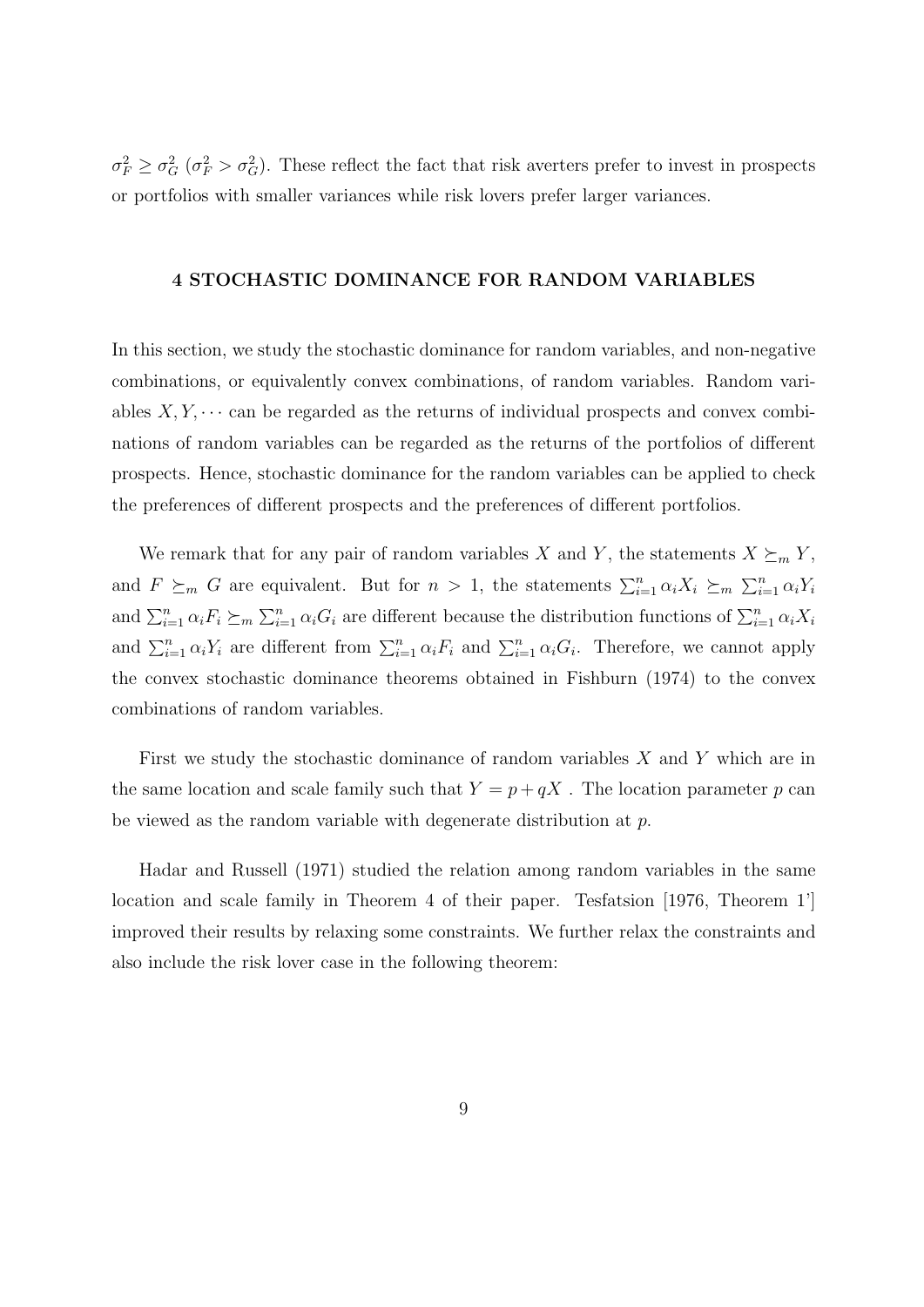**Theorem 8.** Let X be a random variable with range [a, b] and finite mean  $\mu_X$ . Define the random variable  $Y = p + qX$  with mean  $\mu_Y$ .

- a. If  $p + qy \geq y$  for all  $y \in [a, b]$ , then  $Y \succeq_1 X$ , equivalently  $Y \succeq_1 X$ .
- b. If  $0 \le q < 1$  such that  $p/(1-q) \ge \mu_X$ , i.e.,  $\mu_Y \ge \mu_X$ , then  $Y \succeq_2 X$ .
- c. if  $0 \le q < 1$  such that  $p/(1-q) \le \mu_X$ , i.e.,  $\mu_X \ge \mu_Y$ , then  $X \succeq^2 Y$ .

The proof of Theorem 8 is in the Appendix.

Hadar and Russell [1971, Theorem 4] and Tesfatsion [1976, Theorem 1'] studied the results for (a) and (b) of the above theorem. Both papers impose the constraints in (a) such that  $p \geq 0$ ,  $q \geq 1$  and X is nonnegative. In this paper, we release all these constraints. Hadar and Russell [1971, Theorem 4] impose the constraints in (b) such that  $p > 0$ ,  $0 < q < 1$  and X is nonnegative. Tesfatsion [1976, Theorem 1'] releases the constraint on p and reduce the constraints for q to be  $0 \le q \le 1$ . In this paper, we further release the constraint imposed on X. We further improve the results to include the situation for descending stochastic dominance.

Hadar and Russell (1971) studied the invariance property of the stochastic dominance and obtained the following theorem for continuous distributed random variables in Theorem 5 of their paper:

**Theorem 9.** Let X and Y denote two random variables with distribution functions  $F$ and G respectively, and assume that random variable W is independent of both X and Y . Let the distribution functions of the random variables  $aX + bW$  and  $aY + bW$  be denoted by  $\hat{F}$  and  $\hat{G}$ , respectively, where  $a > 0$ , and  $b \ge 0$ . Then the following statements are true:

- a. If G is larger than F in the sense of FASD, then  $\hat{G}$  is larger than  $\hat{F}$  in the sense of FASD.
- b. If G is larger than F in the sense of SASD, then  $\hat{G}$  is larger than  $\hat{F}$  in the sense of SASD.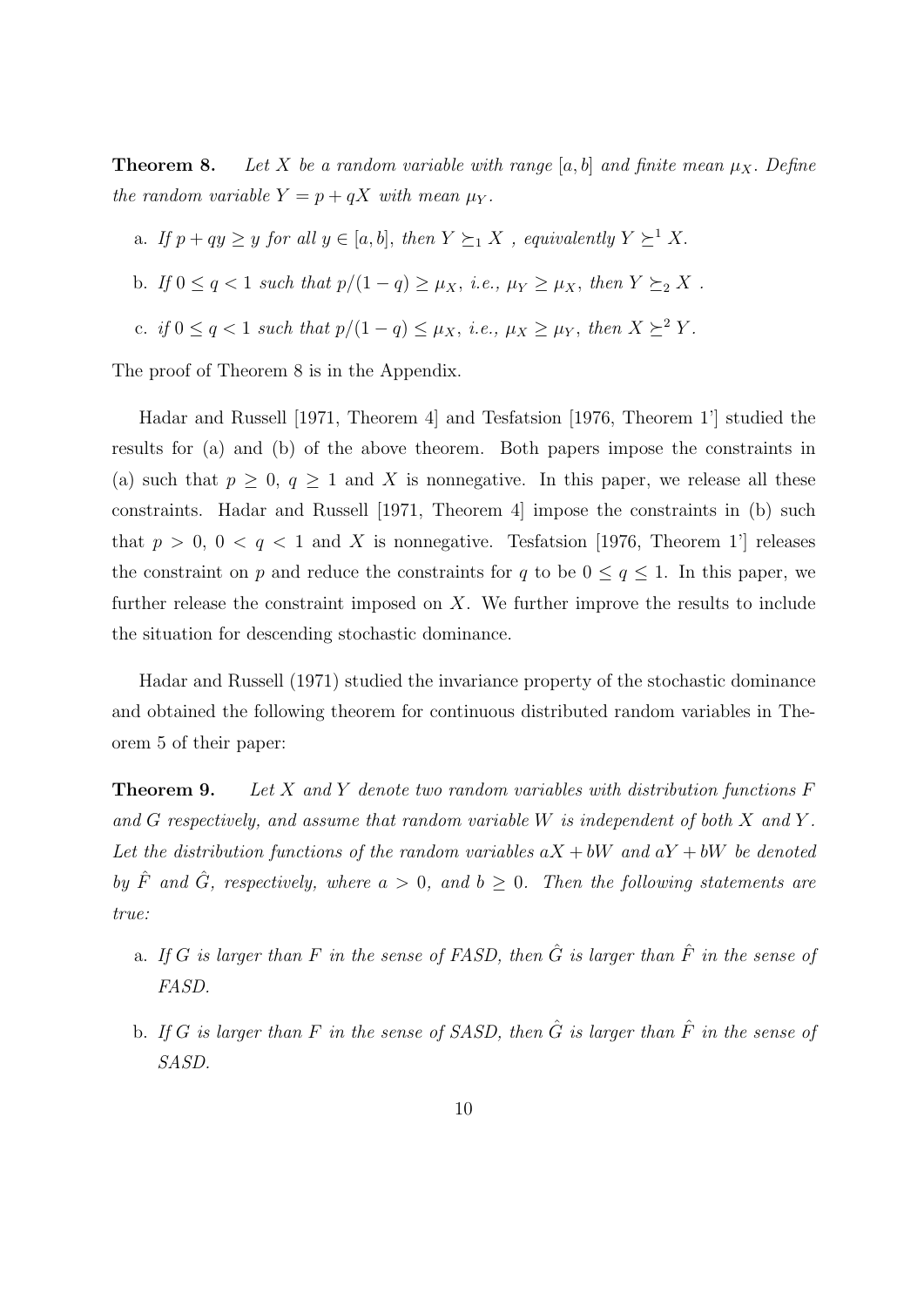Tesfatsion [1976, Theorem 2'] extended the results to include random variables with any distribution functions and release the nonnegative constraint imposed on b. However, this still requires that  $W$  is independent of both  $X$  and  $Y$ . We relax this constraint and compare two sets of independent variables and improve the results to include the situation for descending stochastic dominance as shown in the following theorem:

**Theorem 10.** Let  $\{X_1, \dots, X_m\}$  and  $\{Y_1, \dots, Y_m\}$  be two sets of independent variables. For  $n = 1, 2$  and 3; we have:

- a.  $X_i \succeq_n (\succeq_n) Y_i$  for  $i = 1, \dots, m$  if and only if  $\sum_{i=1}^m \alpha_i X_i \succeq_n (\succeq_n) \sum_{i=1}^m \alpha_i Y_i$  for any  $\alpha_i \geq 0, i = 1, \cdots, m;$  and
- b.  $X_i \succeq^n (\succeq^n) Y_i$  for  $i = 1, \dots, m$  if and only if  $\sum_{i=1}^m \alpha_i X_i \succeq^n (\succeq^n) \sum_{i=1}^m \alpha_i Y_i$  for any  $\alpha_i \geq 0, i = 1, \cdots, m$ .

The proof of Theorem 10 is in the Appendix. The following corollary is obtained by applying Theorem 10:

**Corollary 11.** Let X, Y be random variables and  $k \in \mathbb{R}$  (the set of real number). For  $n = 1, 2 \text{ and } 3,$ 

- a. if  $X \succeq_n (\succ_n) Y$  then  $X + k \succeq_n (\succ_n) Y + k$ ; and
- b. if  $X \succeq^n (\succeq^n) Y$  then  $X + k \succeq^n (\succeq^n) Y + k$ .

In Theorems 8 and 9 of Hadar and Russell (1971), it is proved that if  $X_1$  and  $X_2$  are two independent and identically distributed non-negative random variables with continuous distributed functions, then

$$
\frac{1}{2}(X_1 + X_2) \succeq_2 \lambda_1 X_1 + \lambda_2 X_2 \succeq_2 X_1 \text{ for any } (\lambda_1, \lambda_2) \in \Lambda_2.
$$

Tesfatsion (1976) extended the results by dropping the non-negative constraint on the random variables and the continuous requirement on the distribution functions. We remark that an alternative proof of this extension is simply to apply Lemmas 4 to 6 and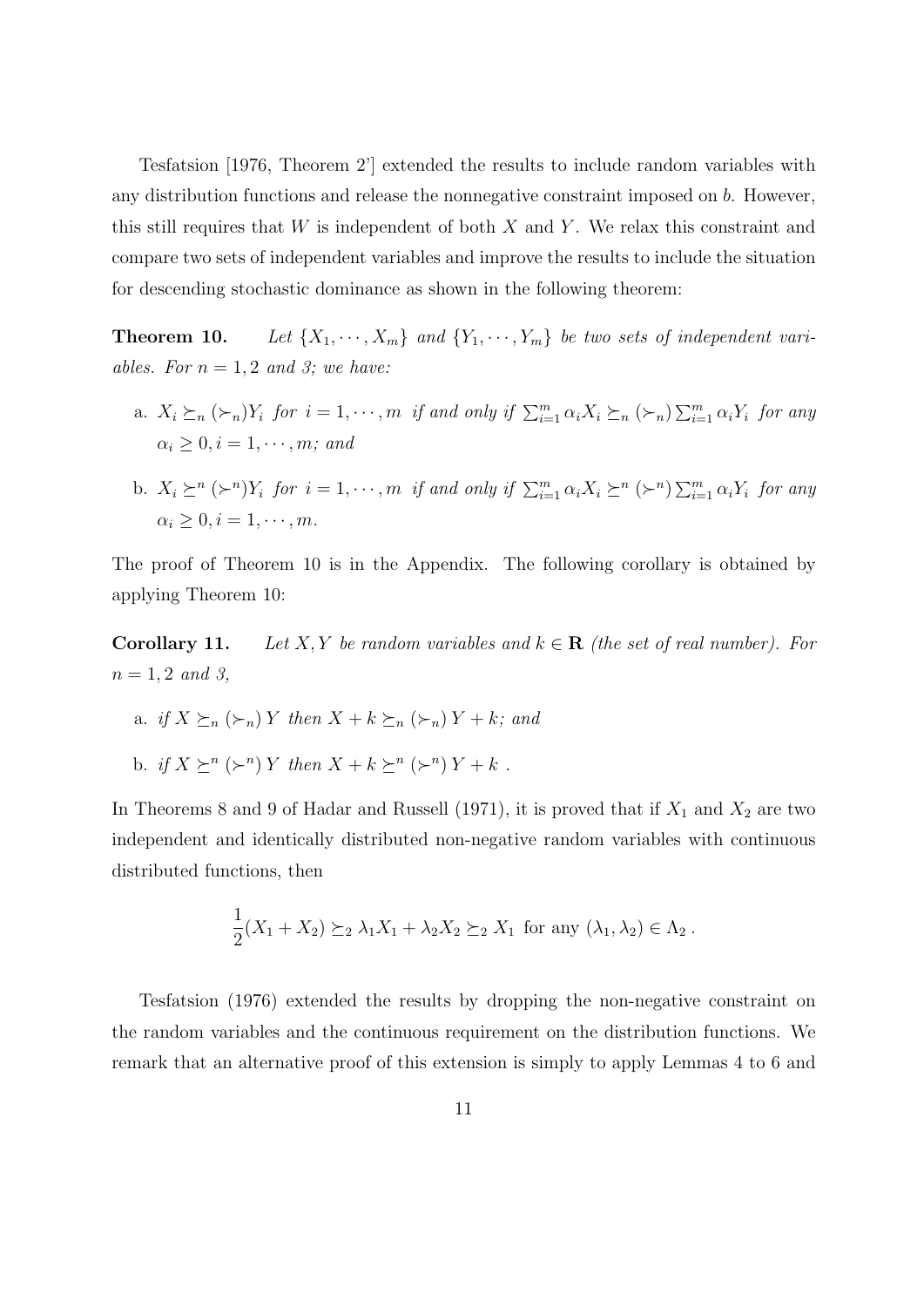Corollary 11 in this paper to Theorems 8 and 9 in Hadar and Russell (1971). Then the results can be obtained immediately. In addition, one can easily extend the results to n random variables as shown in the following theorem:

**Theorem 12.** Let  $n \geq 2$ . If  $X_1, \dots, X_n$  are independent and identically distributed, then

a. 
$$
\frac{1}{n} \sum_{i=1}^{n} X_i \succeq_2 \sum_{i=1}^{n} \lambda_i X_i \succeq_2 X_i \quad \text{for any } (\lambda_1, \dots, \lambda_n) \in \Lambda_n, \quad \text{and}
$$
  
b. 
$$
X_i \succeq^2 \sum_{i=1}^{n} \lambda_i X_i \succeq^2 \frac{1}{n} \sum_{i=1}^{n} X_i \quad \text{for any } (\lambda_1, \dots, \lambda_n) \in \Lambda_n,
$$

where  $\Lambda_n = \{(\lambda_1, \dots, \lambda_n) : \lambda_i \geq 0 \text{ for } : i = 1, \dots, n, \text{ and } \sum_{i=1}^n \lambda_i = 1\}$ . The proof of Theorem 12 is in the Appendix.

#### 5. PREFERENCES OF RISK AVERTERS AND RISK LOVERS

In this section, we study the preferences of risk averters and risk lovers in an investment or gamble. We also study their preferences in a portfolio or any non-negative combination of investments or gambles. We call a person a second order ascending stochastic dominance (SASD) risk averter if his/her utility function belongs to  $U_2^{EA}$ , and a second order descending stochastic dominance (SDSD) risk lover if his/her utility function belongs to  $U_2^{ED}$ .

Tesfatsion [1976, Theorem 1'] extended the results in Hadar and Russell [1971, Theorem 4]. From the theorem, he claimed that the decision maker is confronted with the choice of transforming his current portfolio containing a random prospect into a diversified portfolio containing a sure prospect and a specified amount of the original random prospect. He also claimed that part (ii) of his theorem gives a necessary and sufficient condition for the second degree stochastic dominance of one portfolio over the other, assuming the diversified portfolio contains a positive "percentage" of the random respect.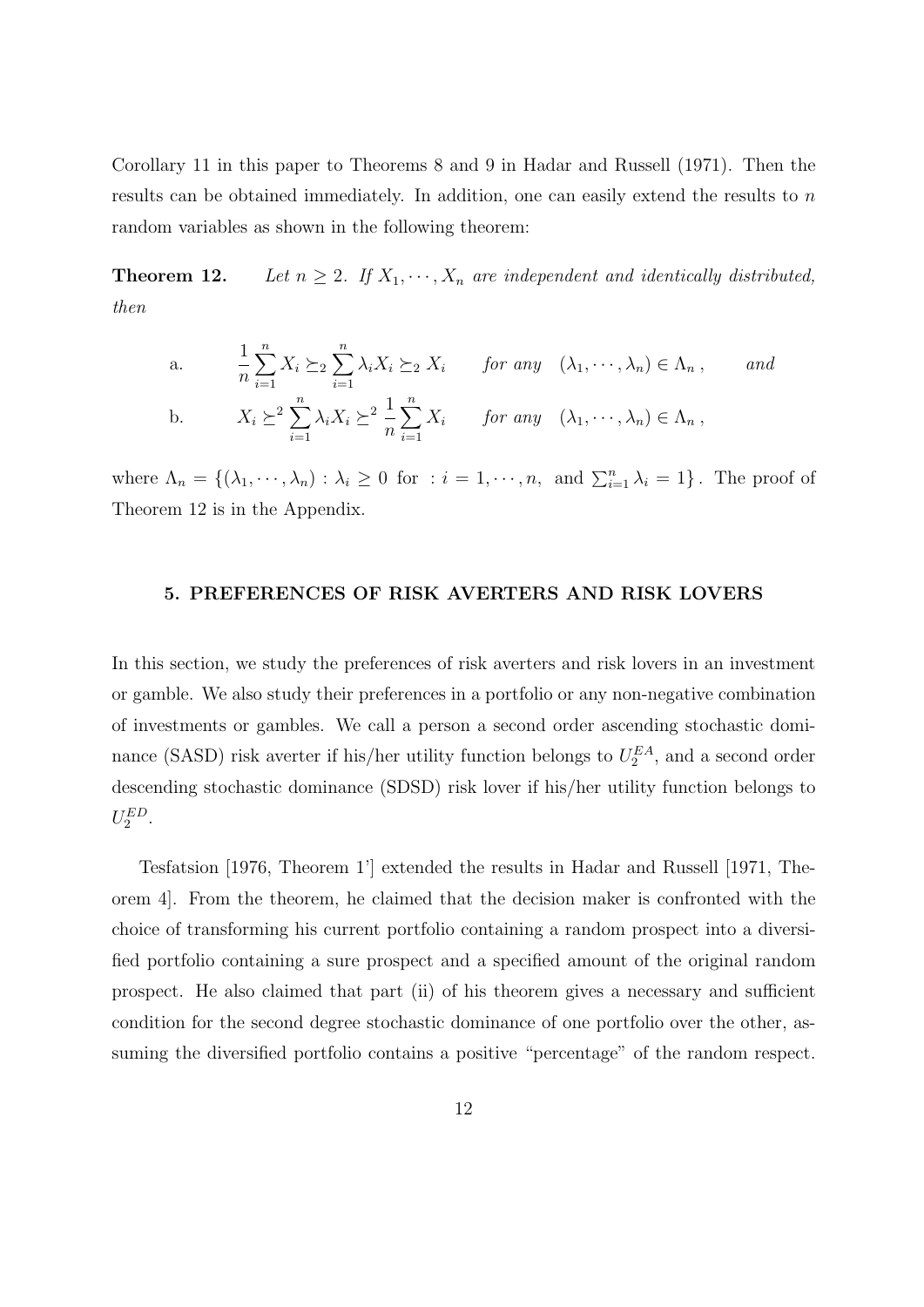By Theorem 8 in our paper, we further include the following information for risk averters or risk lovers in a single investment or gamble:

#### Property 13.

- a. Let X and Y be the returns of two investments or gambles. If X has the same distribution form as Y but has a higher mean, then all risk averters and risk lovers will prefer X.
- b. For an investment or gamble with the mean of return less than or equal to zero, the highest preference of SASD risk averters is not to invest or gamble.
- c. For an investment or gamble with the mean of return which is greater than or equal to zero , SDSD risk lovers will prefer to invest or gamble as much as possible.
- d. Let X be the return of an investment or gamble with zero return, and  $Y = qX$  with  $0 \leq q \leq 1$ , then SASD risk averters will prefer Y while SDSD risk lovers will prefer  $X$ .

Hadar and Russell (1971) have pointed out that a diversified portfolio can be larger in the sense of SASD than a specialized portfolio only if its constituent prospects have equal means. They also derived several useful results in the portfolio diversification for risk averters in the case that all prospects are of the same mean. Applying Theorem 12, we can extend Theorem 9 in Hadar and Russell (1971) for the portfolio of  $n$  independent and identically distributed prospects to the following property:

Property 14. For the portfolio of n independent and identically distributed prospects with  $n \geq 2$ , SASD risk averters will prefer the equal weight portfolio whereas SDSD risk lovers will prefer a single prospect.

Finally, we remark that all other theorems in this paper can be applied to make inferences about the preferences of the risk averters and risk lovers. For example in the sufficient part of Theorem 10, we can infer that if a risk averter prefers prospect  $X_i$  to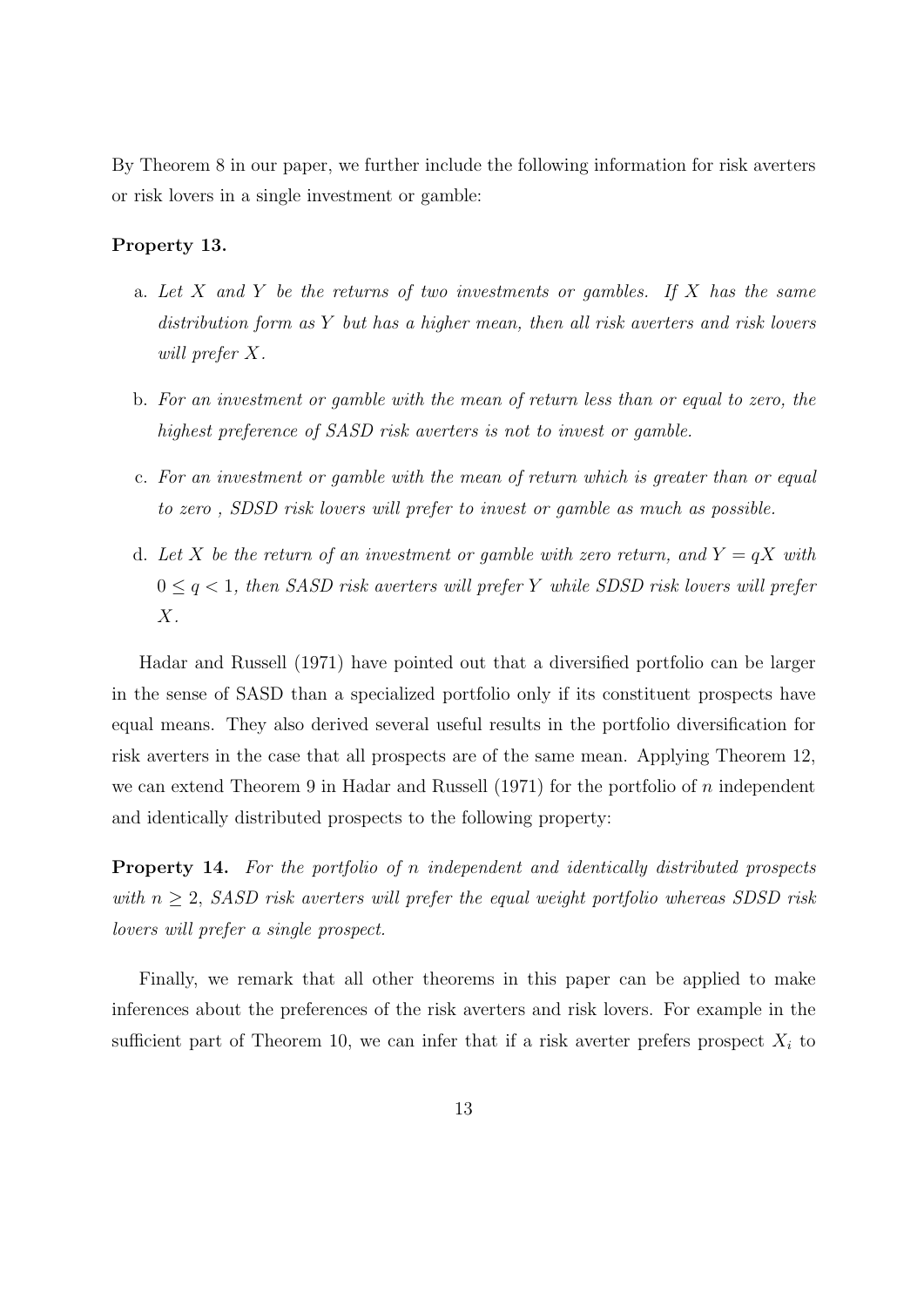prospect  $Y_i$  for each i, then he will prefer a portfolio formed by the convex combination of  $X_i$  rather than the corresponding portfolio of  $Y_i$ .

## 6. CONCLUDING REMARKS

In this paper we establish some stochastic dominance theorems for risk lovers as well as risk averters, and apply the results to investment decision-making. We first proved basic properties which are helpful in generalizing existing stochastic dominance results, and then illustrated the techniques if generalization by proving some theorems.

Our development excluded only random variables with positive probability at the points of negative infinity or positive infinity. While it would not have been difficult to include such random variables in the theory,they seem of little practical interest.

acknowledgement. Our deepest thanks are given to Professor Bit-Shun Tam for his helpful comments. The second author would also like to thank Professor Robert B. Miller and Professor Howard E. Thompson for their continuous guidance and encouragement.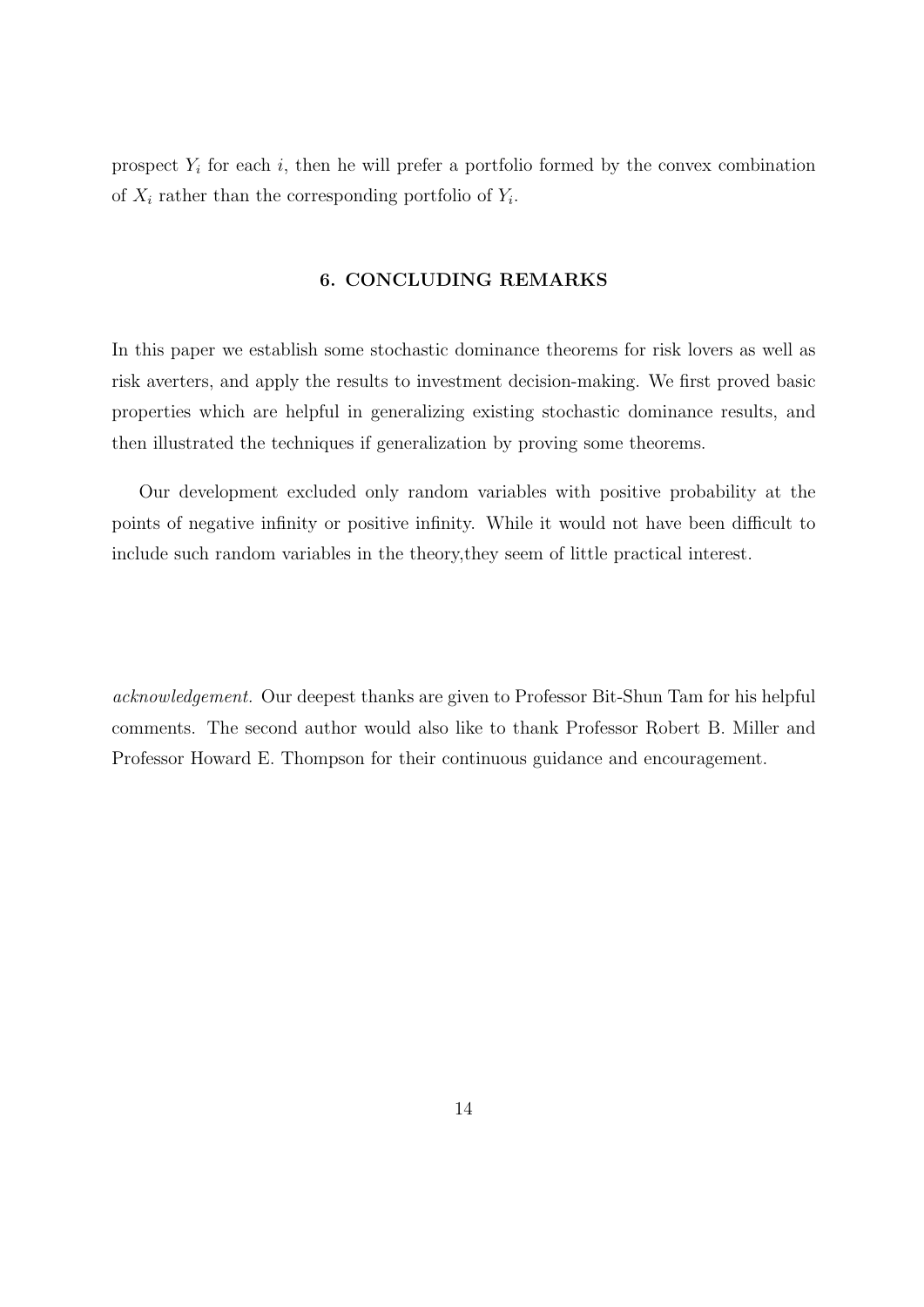## APPENDIX

**Proof of Lemma 1.** For the proof of  $(5)$  in the case in which G is increasing, we let

$$
\chi(t,x) = \begin{cases} 1 & c < t < x \\ 0 & x \le t \le d \end{cases}
$$

.

#

Since G is continuous and increasing on  $[c, d]$ , there exists a measure  $\nu$  such that

$$
G(x) = G(c) + \nu(c, x) = G(c) + \int_{(c,d]} \chi(t, x) d\nu(t) .
$$

By Fubini's Theorem and Corollary 2.6.5 in Ash (1972), we have

$$
\int_{(c,d]} \int_{(c,d]} \chi(t,x) d\nu(t) d\mu(x) = \int_{(c,d]} \left[ \int_{(c,d]} \chi(t,x) d\mu(x) \right] d\nu(t)
$$
  
= 
$$
\int_{(c,d]} \left[ \int_{(t,d]} d\mu(x) \right] d\nu(t)
$$
  
= 
$$
\int_{(c,d]} [F(d) - F(t)] d\nu(t).
$$

Hence,

$$
\int_{(c,d]} G(x) d\mu(x) = \int_{(c,d]} [G(c) + \int_{(c,d]} \chi(t,x) d\nu(t)] d\mu(x)
$$
  
=  $F(d)G(d) - F(c)G(c) - \int_{(c,d]} F(t) d\nu(t).$ 

The proof for (6) can be obtained similarly. ||

## Proof of Theorem 7.

We only prove the necessary condition for both Theorem 7. The sufficient condition can be proved by contradiction. Huang and Litzenberger (1988) and others have proved the sufficient condition of SD for risk averters. One could easily modify their proofs to obtain the proof of sufficient conditions in Theorem 7 of our paper.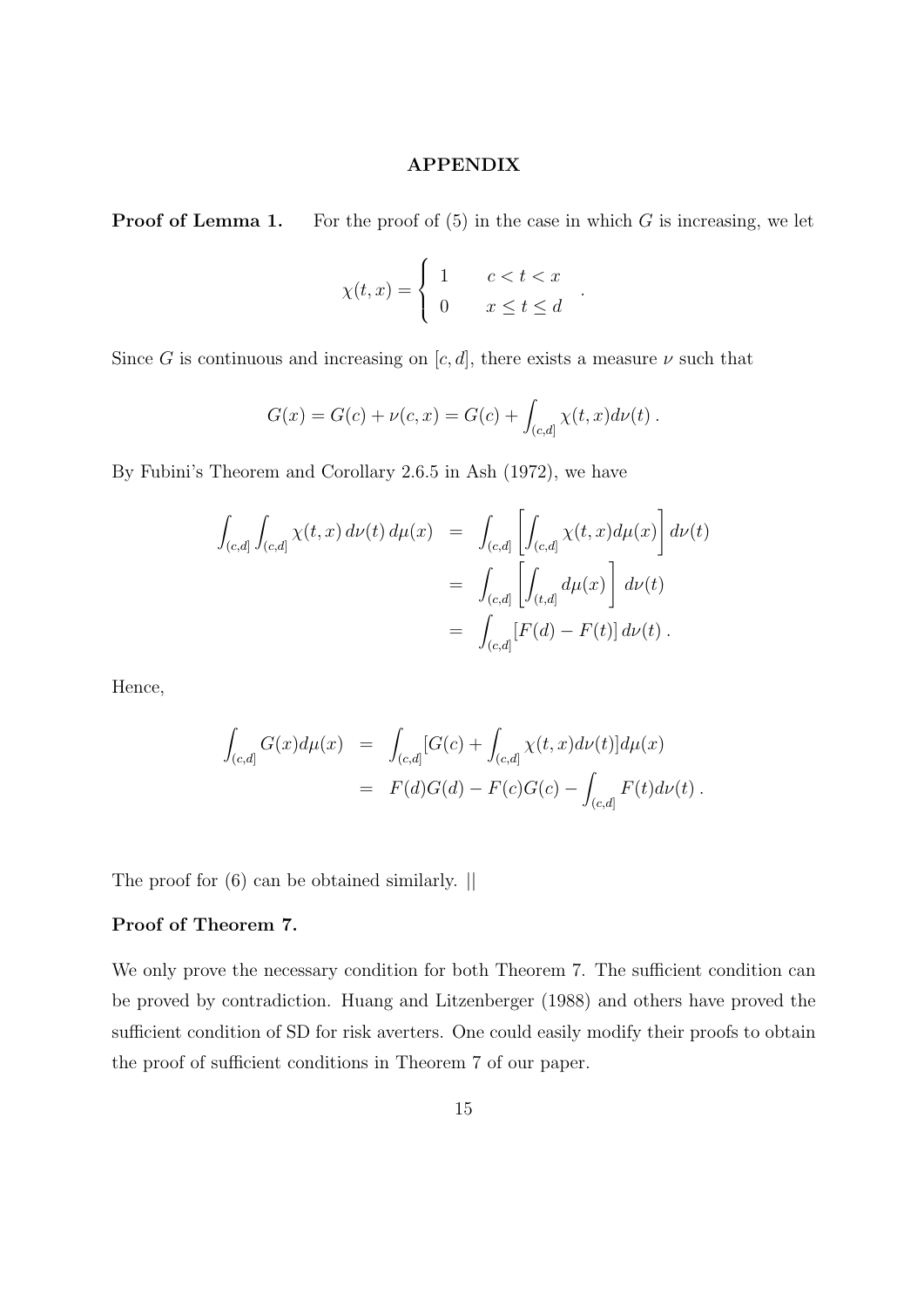Proof of Part (a):

$$
\Delta Eu = u(F) - u(G) \equiv \int_{a}^{b} u(x) dF(x) - \int_{a}^{b} u(x) dG(x)
$$
  
\n
$$
= [F(x) - G(x)]u(x)|_{a}^{b} - \int_{a}^{b} [F(x) - G(x)]u^{(1)}(x) dx
$$
  
\n
$$
= \int_{a}^{b} [G(x) - F(x)]u^{(1)}(x) dx
$$
\n(7)

$$
= \int_{a}^{b} [G_{1}^{A}(x) - F_{1}^{A}(x)]u^{(1)}(x) dx
$$
\n(8)

$$
= \int_{a}^{b} u^{(1)}(x) d\left[G_{2}^{A}(x) - F_{2}^{A}(x)\right]
$$
  
\n
$$
= [G_{2}^{A}(x) - F_{2}^{A}(x)]u^{(1)}(x)\Big|_{a}^{b} - \int_{a}^{b} [G_{2}^{A}(x) - F_{2}^{A}(x)]u^{(2)}(x) dx
$$
  
\n
$$
= A_{1} + \int_{a}^{b} [F_{2}^{A}(x) - G_{2}^{A}(x)]u^{(2)}(x) dx
$$
  
\n
$$
= A_{1} + \int_{a}^{b} u^{(2)}(x) d\left[F_{3}^{A}(x) - G_{3}^{A}(x)\right]
$$
  
\n
$$
= A_{1} + [F_{3}^{A}(x) - G_{3}^{A}(x)]u^{(2)}(x)\Big|_{a}^{b} - \int_{a}^{b} [F_{3}^{A}(x) - G_{3}^{A}(x)]u^{(3)}(x) dx
$$
  
\n
$$
= A_{1} + A_{2} + \int_{a}^{b} [G_{3}^{A}(x) - F_{3}^{A}(x)]u^{(3)}(x) dx
$$
\n(10)

where

$$
A_1 = [G_2^A(b) - F_2^A(b)]u^{(1)}(b) \text{ and}
$$
  
\n
$$
A_2 = [F_3^A(b) - G_3^A(b)]u^{(2)}(b).
$$
\n(11)

If  $F \succeq_1^A G$  then  $F_1^A(x) \leq G_1^A(x)$  for all x. If  $u \in U_1^A$  then  $u^{(1)} \geq 0$ . Hence, from (8), we have  $\Delta Eu = u(F) - u(G) \ge 0$  if  $F \succeq_1^A G$  and  $u \in U_1^A$ .

If  $F \succeq_2^A G$ , then  $F_2^A(x) \leq G_2^A(x)$  for all x. If  $u \in U_2^A$  then  $u^{(1)} \geq 0$  and  $u^{(2)}(x) \leq 0$  for x. From (11),  $A_1 \ge 0$ , and hence from (9),  $\Delta Eu = u(F) - u(G) \ge 0$ .

If  $F \succeq_3^A G$ , then  $F_3^A(x) \leq G_3^A(x)$  for all x. If  $u \in U_3^A$  then  $u^{(1)} \geq 0$ ,  $u^{(2)}(x) \leq 0$  and  $u^{(3)} \geq 0$ . From (11), we have  $A_2 > 0$ . As we have shown  $A_1 > 0$ . Hence, from (10),  $\Delta Eu = u(F) - u(G) \geq 0.$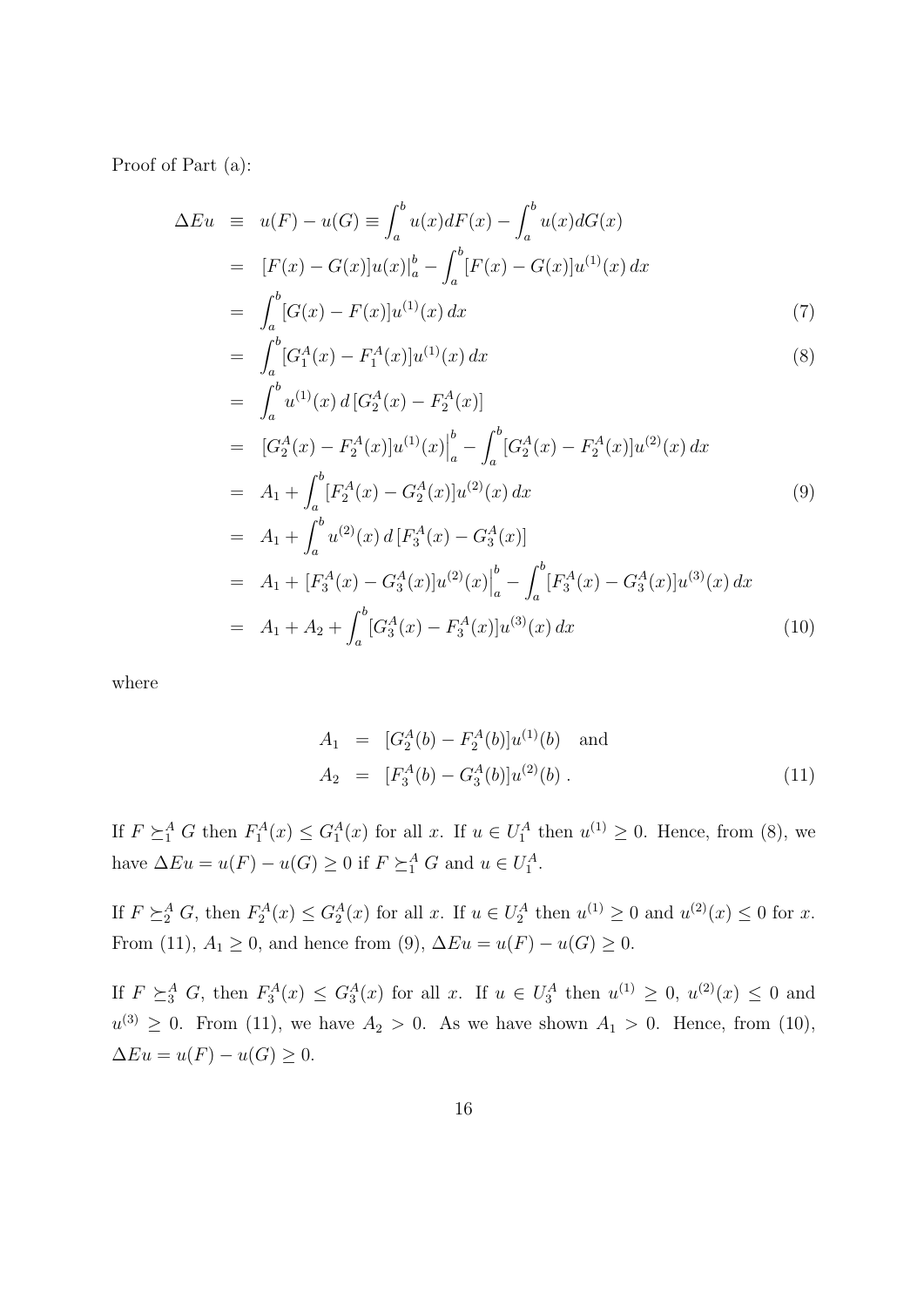Proof of Part (b):

$$
\Delta Eu = u(F) - u(G) \equiv \int_{a}^{b} u(x) dF(x) - \int_{a}^{b} u(x) dG(x)
$$
  
\n
$$
= \int_{a}^{b} [G(x) - F(x)]u^{(1)}(x) dx \qquad \text{from (7)}
$$
  
\n
$$
= \int_{a}^{b} [F_{1}^{D}(x) - G_{1}^{D}(x)]u^{(1)}(x) dx \qquad (12)
$$
  
\n
$$
= -\int_{a}^{b} u^{(1)}(x) d [F_{2}^{D}(x) - G_{2}^{D}(x)]
$$
  
\n
$$
= - [F_{2}^{D}(x) - G_{2}^{D}(x)]u^{(1)}(x)\Big|_{a}^{b} + \int_{a}^{b} [F_{2}^{D}(x) - G_{2}^{D}(x)]u^{(2)}(x) dx
$$
  
\n
$$
= B_{1} + \int_{a}^{b} [F_{2}^{D}(x) - G_{2}^{D}(x)]u^{(2)}(x) dx \qquad (13)
$$
  
\n
$$
= B_{1} - \int_{a}^{b} u^{(2)}(x) d [F_{3}^{D}(x) - G_{3}^{D}(x)]
$$
  
\n
$$
= B_{1} - [F_{3}^{D}(x) - G_{3}^{D}(x)]u^{(2)}(x)\Big|_{a}^{b} + \int_{a}^{b} [F_{3}^{D}(x) - G_{3}^{D}(x)]u^{(3)}(x) dx
$$
  
\n
$$
= B_{1} + B_{2} + \int_{a}^{b} [F_{3}^{D}(x) - G_{3}^{D}(x)]u^{(3)}(x) dx \qquad (14)
$$

where

$$
B_1 = [F_2^D(a) - G_2^D(a)]u^{(1)}(a) \text{ and}
$$
  
\n
$$
B_2 = [F_3^D(a) - G_3^D(a)]u^{(2)}(a).
$$
\n(15)

If  $F \succeq_1^D G$  then  $F_1^D(x) \ge G_1^D(x)$  for all x. If  $u \in U_1^D$  then  $u^{(1)} \ge 0$ . Hence, from (12), we have  $\Delta Eu = u(F) - u(G) \geq 0$ 

If  $F \succeq_2^D G$ , then  $F_2^D(x) \ge G_2^D(x)$  for all x. If in addition,  $u \in U_2^D$  then  $u^{(1)} \ge 0$  and  $u^{(2)}(x) \ge 0$  for all x. From (15),  $B_1 \ge 0$ , and hence from (13),  $\Delta Eu = u(F) - u(G) \ge 0$ .

If  $F \succeq_3^D G$ , then  $F_3^D(x) \geq G_3^D(x)$  for all x. If in addition,  $u \in U_3^R$  then  $u^{(1)} \geq 0$ ,  $u^{(2)}(x) \geq 0$  and  $u^{(3)} \geq 0$  for all x. From (15), we have  $B_2 > 0$ . As we have shown  $B_1 > 0$ . Hence, from (14),  $\Delta Eu = u(F) - u(G) \geq 0$ .

||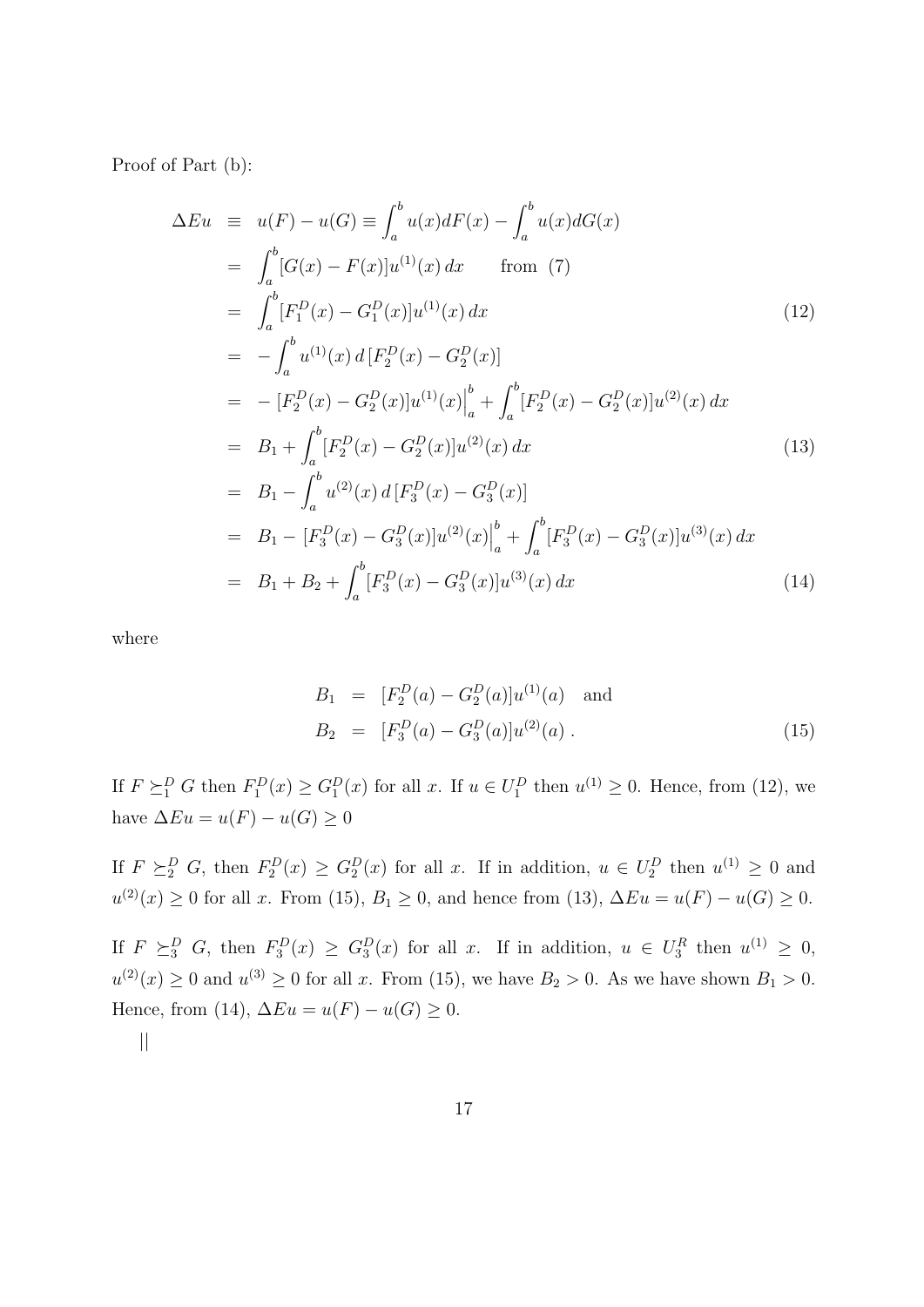Proof of Theorem 8. For part (a),

$$
P(Y \le y) \le P(Y \le p + qy) = P(p + qX \le p + qy) = P(X \le y)
$$

Hence,  $Y \succeq_1 X$ . Apply Lemma 3b, we have  $Y \succeq^1 X$ . Refer to Tesfatsion (1976) for the proof of part (b). For part (c), we let  $Y' = -X$ ,  $X' = -Y$ , and  $p' = -p$ , apply Lemma  $3(a)$  and part (b) of this theorem, then delete all the ', we get the result.

**Proof of Theorem 10.** The proofs for the necessary parts of the theorem are obvious. For the sufficient part in part (a), it suffices to prove the following two lemmas:

Lemma A: X and Y are random variables. For  $n = 1, 2$  and 3, and for  $\alpha > 0, X \succeq_n$  $(\succ_n) Y$  implies  $\alpha X \succeq_n (\succ_n) \alpha Y$ .

Lemma B: Suppose  $X_1, X_2, Y_1$  and  $Y_2$  are random variables such that  $X_1$  and  $X_2$  are independent, and  $Y_1$  and  $Y_2$  are independent. For  $n = 1, 2$  or 3, if  $X_i \succeq_n (\succeq_n) Y_i$  for  $i = 1$ and 2, then  $X_1 + X_2 \succeq_n (\succeq_n) Y_1 + Y_2$ .

The proof of Lemma A is obvious. For Lemma B, we only prove the case for the second order ascending stochastic dominance. The proofs for other cases can be obtained similarly. We suppose without loss of generality that  $X_1$ ,  $X_2$ ,  $Y_1$  and  $Y_2$  are defined on [a,b]. Let  $X = X_1 + X_2$  and  $Y = Y_1 + Y_2$ . Let the probability distribution functions of X,  $X_1, X_2, Y, Y_1$  and  $Y_2$  be F,  $F_1, F_2, G, G_1$  and  $G_2$  respectively. We define  $H_{i,n}^A, F_{i,n}^A$ , and  $G_{i,n}^A$  in terms of  $F_i$  and  $G_i$  for  $i = 1, 2$  and for  $n = 1, 2$  in the same manner of (2).

Since  $X_1$  and  $X_2$  are independent and  $Y_1$  and  $Y_2$  are independent, by Theorem 6.1.1 in Chung (1975), we have

$$
F_1^A(x) = \int_a^R F_{1,1}^A(x - t) dF_{2,1}^A(t) \text{ and } G_1^A(x) = \int_a^R G_{1,1}^A(x - t) dG_{2,1}^A(t).
$$

Hence,

$$
H_2^A(y) = \int_{2a}^y F_1^A(x) - G_1^A(x) dx
$$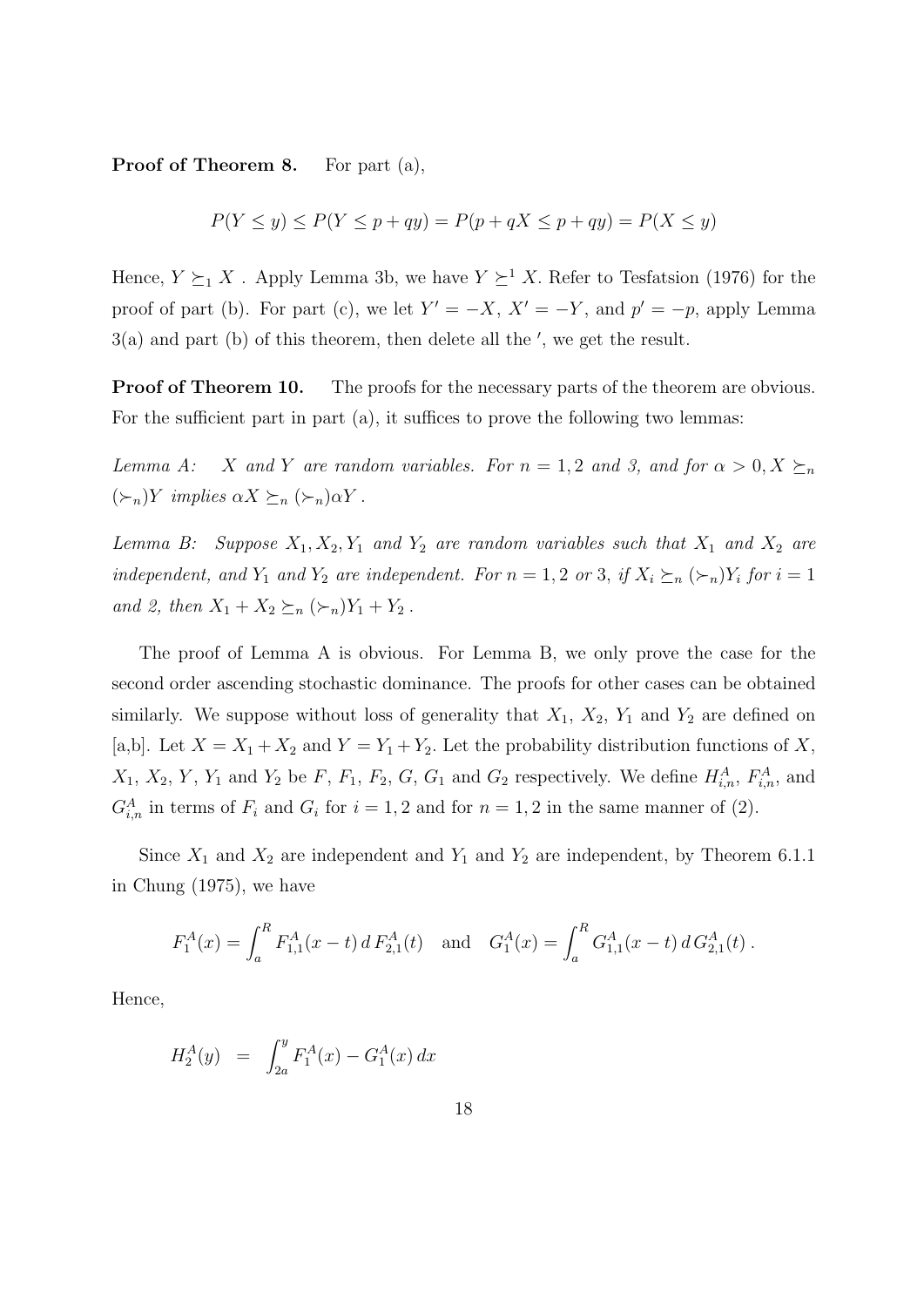$$
= \int_{2a}^{y} \int_{a}^{R} F_{1,1}^{A}(x-t) dF_{2,1}^{A}(t) dx - \int_{2a}^{y} \int_{a}^{R} G_{1,1}^{A}(x-t) dG_{2,1}^{A}(t) dx.
$$

by Fubini's Theorem and Corollary 2.6.5 in Ash (1972), we have

$$
H_2^A(y) = \int_a^R \int_{2a}^y F_{1,1}^A(x-t) dx dF_{2,1}^A(t) - \int_a^R \int_{2a}^y G_{1,1}^A(x-t) dx dG_{2,1}^A(t)
$$
  
= 
$$
\int_a^R F_{1,2}^A(z-t) dF_{2,1}^A(t) - \int_a^R G_{1,2}^A(z-t) dG_{2,1}^A(t)
$$
  

$$
\leq \int_a^R G_{1,2}^A(y-t) d[F_{2,1}^A - G_{2,1}^A](t) \text{ since } X_1 \succeq_2 Y_1.
$$

Applying Lemma 1 twice, we have

$$
H_2^A(y)\leq G^A_{1,1}(y-b)H^A_{2,2}(b)+\int_{y-b}^{y-a}H^A_{2,2}(y-s)dG^A_{1,1}(s)\leq 0
$$

as  $H_{2,2}^A \leq 0$  and  $G_{1,1}^A$  is the probability distribution function.

Hence,

$$
X_1 + X_2 \succeq_2 Y_1 + Y_2.
$$

For the proof of part (b), the results hold by applying Lemma 3 and part (a) of this theorem. ||

**Proof of Theorem 12.** We prove by induction on n. The result is true if  $n = 2$ . Suppose the result is true up to  $(n-1)$  independent variables with  $n > 3$ . We consider the case with *n* variables  $X_1, ..., X_n$ . Let  $(\lambda_1, ..., \lambda_n) \in \Lambda_n$ .

For part (a), to prove the second inequality, construct the new variable  $Y = (\lambda_2 X_2 +$  $\ldots + \lambda_n X_n)/(1 - \lambda_1)$ . Then  $\lambda_1 X_1 + (1 - \lambda_1) Y \geq_2 X_1, Y$ ; and also  $Y \geq_2 X_i$  for  $i = 2, \ldots, n$ , by induction assumption. The result follows.

To prove the first inequality, let  $\lambda_i$  and  $\lambda_j$  be the maximum and minimum among  $\lambda_k$ 's. If  $\lambda_i > \lambda_j$ , we replace both  $\lambda_i$  and  $\lambda_j$  by their average  $\lambda = (\lambda_i + \lambda_j)/2$ . Then  $(X_i + X_j)/2 \geq 2$  $(\lambda_i X_i + \lambda_j X_j)/2\lambda$  by the 2-variable result, and hence  $\lambda X_i + \lambda X_j \geq 2 \lambda_i X_i + \lambda_j X_j$ . Adding the other  $\lambda_k X_k$ 's on both sides will clearly preserve  $\geq_2$  by Theorem 10. As a result, whenever  $\lambda_i$  are not all equal, one can find a convex combination of  $X_1, ..., X_n$  with larger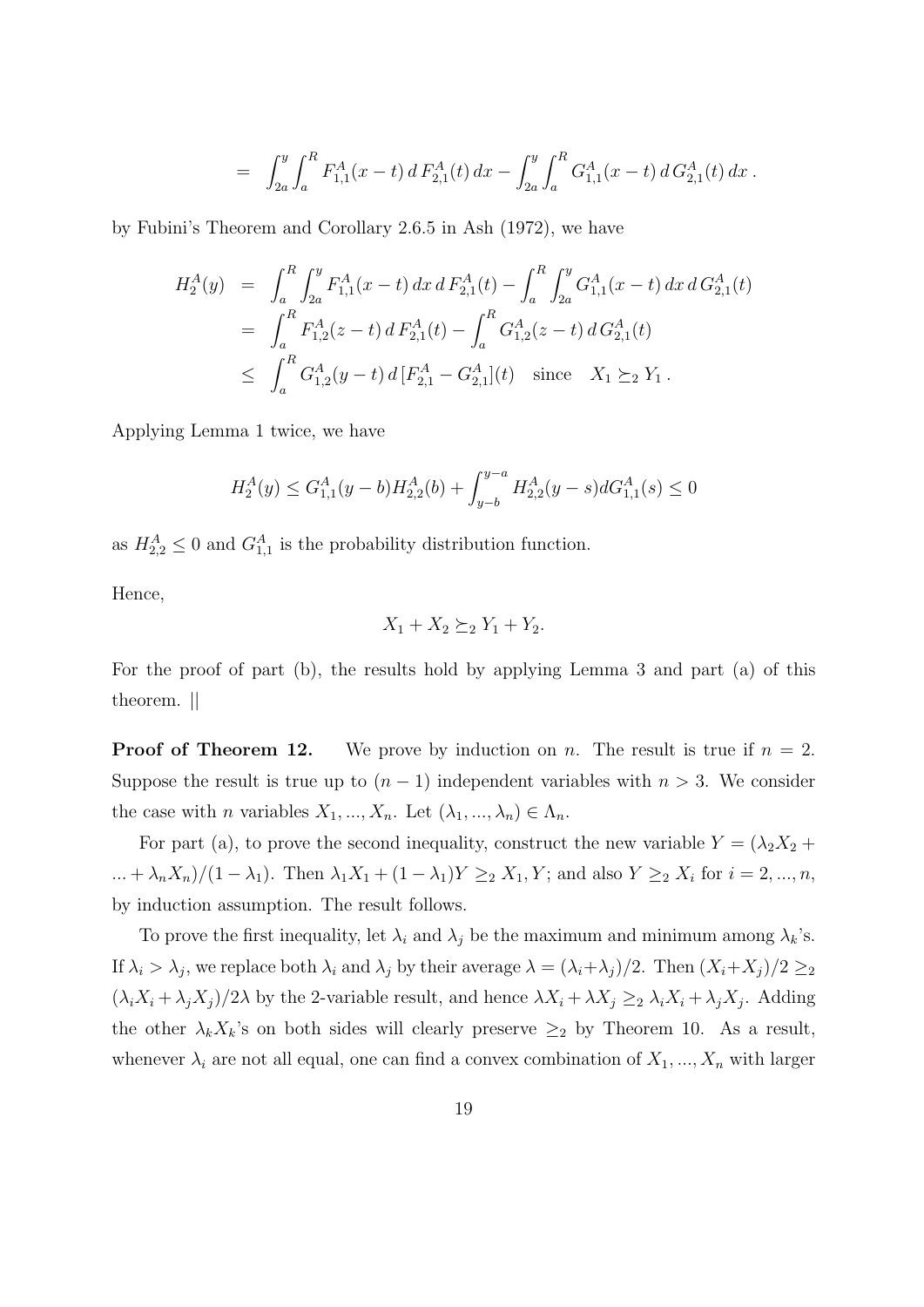value under the ordering  $\geq_2$ . Hence the maximum value must occur at the combination with equal  $\lambda_i$ , *i.e.*,  $\lambda_i = 1/n$  for all *i*.

One can prove (b) by similar arguments.

## REFERENCES

- Ash, R.B. (1972), Real analysis and probability, (New York, Academic Press).
- Bawa,V.S.(1975),"Optimma Rules for Ordering Uncertain Prospects," Journal of Financial Economics, 2, 95-121.
- Bawa,V.S., Bodurtha. Jr. J. N., M.R.Rao,and Suri H.L.(1985), "On Determination of Stochastic Dominance Optimal Sets," Journal of Finance,XL,2, 417-431.
- Chung,K.L.(1974),A course in Probability Theory, (New York: Academic Press).
- Fishburn,P.C.(1964),Decision and Value Theory, (New York: Wiley).
- Fishburn,P.C.(1974),"Convex Stochastic Dominance with Continuous Distribution Functions."Journal of Economic Theory 7, 143-158.
- Hadar J., and Russell W.R. (1969), "Rules for Ordering Uncertain Prospects," American Economic Review 59, 25-34.
- Hadar J., and Russell W.R. (1971),"Stochastic Dominance and Diversification," Journal of Economic Theory 3, 288-305.
- Hanoch G.,and Levy H.(1969),"The Efficiency Analysis of Choices Involving Risk," Review of Economic studies 36, 335-346.
- Markowitz,H. (1952),"Portfolio Selection," Journal of Finance, 7, 77-91.
- Markowitz,H.(1970), Portfolio Selection: Efficient Diversification of Investments, (New York: Wiley).